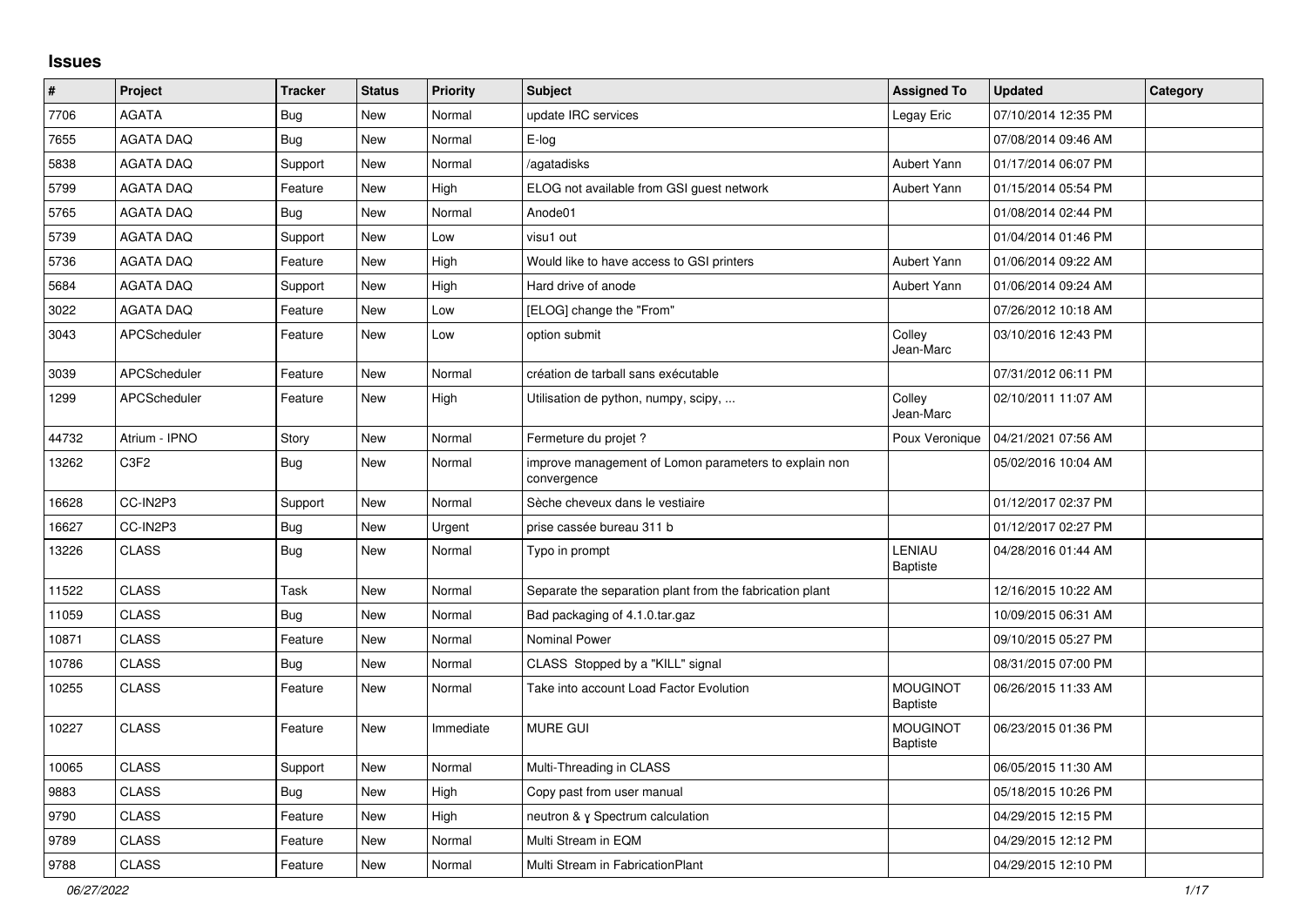| $\sharp$ | Project                              | Tracker    | <b>Status</b> | <b>Priority</b> | <b>Subject</b>                                           | <b>Assigned To</b>          | <b>Updated</b>      | Category         |
|----------|--------------------------------------|------------|---------------|-----------------|----------------------------------------------------------|-----------------------------|---------------------|------------------|
| 9787     | <b>CLASS</b>                         | Feature    | New           | Normal          | Multi Stream in FabricationPlant/EQM                     |                             | 04/29/2015 12:10 PM |                  |
| 7385     | <b>CLASS</b>                         | Feature    | New           | High            | <b>GUI devellopment</b>                                  | LENIAU<br>Baptiste          | 04/29/2015 12:15 PM |                  |
| 7380     | <b>CLASS</b>                         | Feature    | New           | High            | ReactorFacility                                          | LENIAU<br>Baptiste          | 06/11/2014 11:06 AM |                  |
| 7379     | <b>CLASS</b>                         | Feature    | New           | Normal          | FrontEnd                                                 | <b>MOUGINOT</b><br>Baptiste | 06/11/2014 11:05 AM |                  |
| 6748     | <b>CLASS</b>                         | Feature    | New           | Normal          | Charger un parc présimulé à partir du .root              |                             | 04/03/2014 11:36 AM |                  |
| 6062     | <b>CLASS</b>                         | <b>Bug</b> | New           | Normal          | FabricationPLant Parallelisation (in CLASS.cxx)          |                             | 02/10/2014 11:59 AM |                  |
| 5377     | <b>CLASS</b>                         | Feature    | New           | Low             | enrichment factory                                       |                             | 10/21/2013 03:15 PM |                  |
| 5376     | <b>CLASS</b>                         | Feature    | New           | Low             | Reactor batch creation                                   |                             | 10/21/2013 03:14 PM |                  |
| 5350     | <b>CLASS</b>                         | Feature    | New           | Low             | Set some quality criteria on Pu when building a MOX fuel |                             | 10/22/2013 11:50 AM |                  |
| 5329     | <b>CLASS</b>                         | Feature    | New           | Low             | Power density                                            |                             | 10/14/2013 05:58 PM |                  |
| 8669     | <b>DCOD</b>                          | <b>Bug</b> | New           | Normal          | error during compilation                                 |                             | 12/05/2014 06:19 PM |                  |
| 8668     | <b>DCOD</b>                          | Feature    | New           | Normal          | filterdiff is missing                                    |                             | 12/05/2014 06:17 PM |                  |
| 8667     | <b>DCOD</b>                          | Feature    | New           | Normal          | uuid missing                                             |                             | 12/05/2014 06:14 PM |                  |
| 5592     | <b>DCOD</b>                          | <b>Bug</b> | New           | Low             | environment test missing in ./configure                  |                             | 11/29/2013 11:19 AM |                  |
| 5503     | <b>DCOD</b>                          | Feature    | New           | Low             | test ada 2012 in ./configure                             |                             | 11/13/2013 04:54 PM |                  |
| 4937     | <b>DCOD</b>                          | Feature    | New           | Low             | Implement Hobbit/Zabbix scripts                          | Grave Xavier                | 08/27/2013 11:19 AM |                  |
| 4932     | <b>DCOD</b>                          | Task       | New           | Low             | DCOD testing                                             | Grave Xavier                | 08/26/2013 03:35 PM |                  |
| 5751     | Electronic Control and<br>Monitoring | Feature    | New           | Low             | buildcfg with some error message                         |                             | 01/06/2014 05:43 PM |                  |
| 5688     | Electronic Control and<br>Monitoring | Task       | <b>New</b>    | Low             | Mercurialiser configuration files                        | Legay Eric                  | 12/19/2013 09:59 AM |                  |
| 660      | <b>ENX</b>                           | Support    | New           | High            | Documentation                                            | Legay Eric                  | 05/27/2010 10:55 AM | Documentation    |
| 5572     | <b>ENX</b>                           | Support    | New           | Low             | Cleaning autorconf                                       | Legay Eric                  | 11/25/2013 03:23 PM | Driver Generator |
| 852      | <b>ENX</b>                           | Feature    | New           | Low             | Better handling of exception in empty skeleton           | Legay Eric                  | 01/30/2013 03:58 PM | Driver Generator |
| 5527     | ENX                                  | Feature    | New           | Low             | Named register list                                      |                             | 11/18/2013 05:30 PM | <b>Drivers</b>   |
| 12993    | ENX                                  | <b>Bug</b> | New           | Normal          | init.enx                                                 | Dosme Nicolas               | 03/30/2016 02:37 PM | <b>ENX Core</b>  |
| 8693     | ENX                                  | Feature    | New           | Normal          | sauver log_level                                         |                             | 12/09/2014 03:54 PM | ENX Core         |
| 5448     | <b>ENX</b>                           | <b>Bug</b> | New           | Normal          | configure enx                                            |                             | 10/30/2013 10:31 AM | <b>ENX Core</b>  |
| 5447     | <b>ENX</b>                           | Bug        | New           | Low             | make distclean - DCOD                                    | Legay Eric                  | 11/13/2013 04:05 PM | <b>ENX Core</b>  |
| 5431     | <b>ENX</b>                           | Support    | New           | Low             | Cleaning compilation chain                               | Legay Eric                  | 10/29/2013 10:18 AM | <b>ENX Core</b>  |
| 4652     | ENX                                  | Feature    | New           | Low             | rename appenders.ad[sb]                                  |                             | 06/13/2013 10:19 AM | <b>ENX Core</b>  |
| 3851     | ENX                                  | Task       | New           | Low             | [named register] Tagging new print                       |                             | 01/22/2013 05:04 PM | <b>ENX Core</b>  |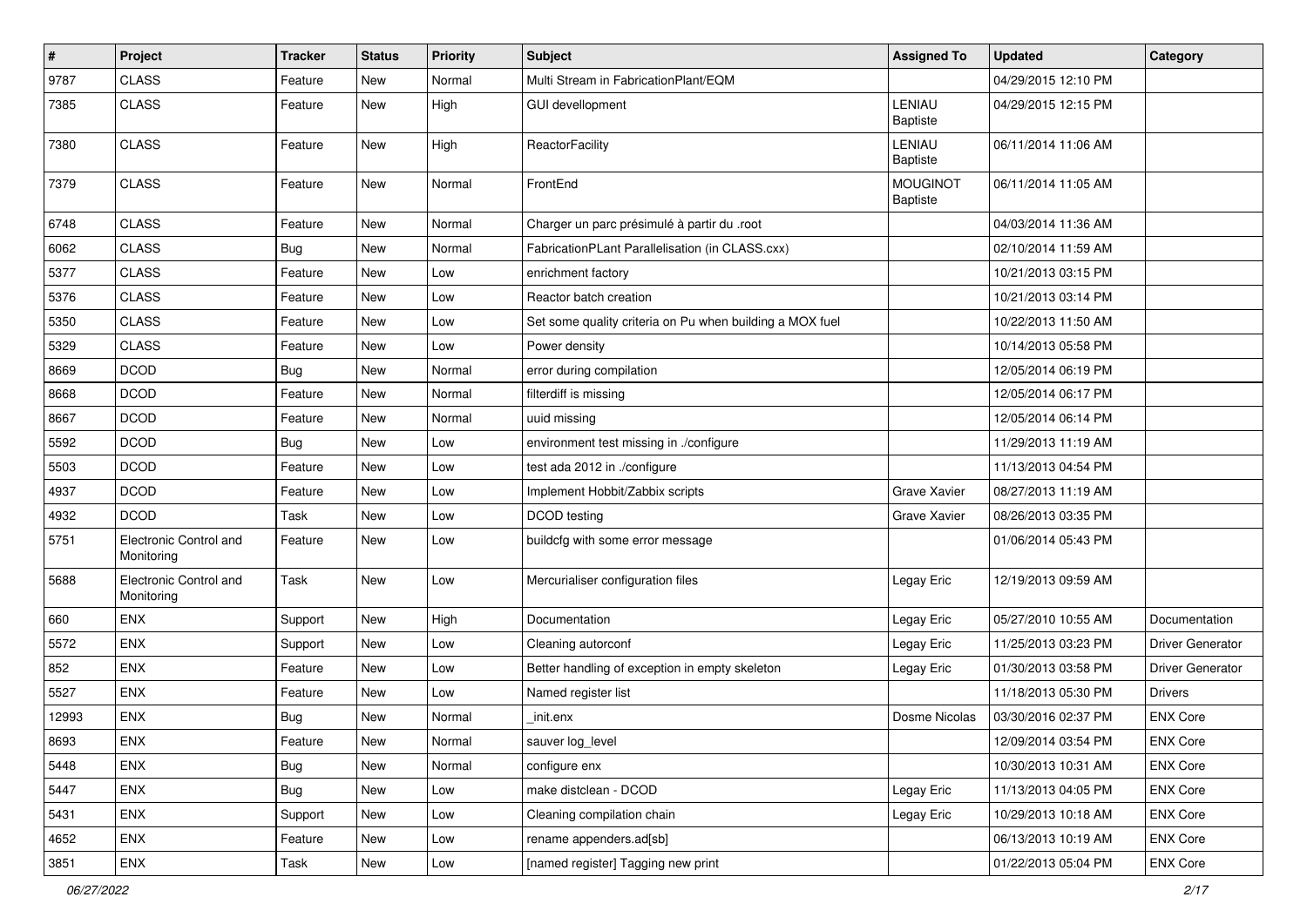| $\sharp$ | Project      | Tracker    | <b>Status</b> | <b>Priority</b> | <b>Subject</b>                                                  | <b>Assigned To</b> | <b>Updated</b>                         | Category        |
|----------|--------------|------------|---------------|-----------------|-----------------------------------------------------------------|--------------------|----------------------------------------|-----------------|
| 3834     | <b>ENX</b>   | <b>Bug</b> | New           | Low             | Removing data8 type for MM and MD                               |                    | 01/17/2013 06:08 PM                    | <b>ENX Core</b> |
| 3833     | <b>ENX</b>   | Task       | <b>New</b>    | Low             | [named register] Modifying MD and MM command type               |                    | 01/17/2013 06:06 PM                    | <b>ENX Core</b> |
| 3832     | <b>ENX</b>   | Task       | New           | Low             | [named register] New control                                    |                    | 01/17/2013 06:04 PM                    | <b>ENX Core</b> |
| 2644     | <b>ENX</b>   | Feature    | New           | Low             | Que faire en cas de multiple connexion sans quit                |                    | 01/22/2013 05:04 PM                    | <b>ENX Core</b> |
| 659      | <b>ENX</b>   | Feature    | New           | Normal          | Gestion des arbres DOM                                          |                    | 01/16/2013 11:33 AM                    | <b>ENX Core</b> |
| 656      | <b>ENX</b>   | Feature    | New           | Low             | named register                                                  |                    | 01/30/2013 03:59 PM                    | <b>ENX Core</b> |
| 42       | <b>ENX</b>   | Feature    | New           | Urgent          | Module ID Handler                                               |                    | 06/05/2013 02:27 PM                    | <b>ENX Core</b> |
| 631      | ftsmonitor   | Feature    | New           | Low             | History of a DN access                                          |                    | 10/22/2010 10:10 AM                    |                 |
| 5547     | G4IDS        | Task       | New           | Normal          | [Three Body Decay]                                              |                    | Sotty Christophe   11/22/2013 01:47 PM |                 |
| 5538     | G4IDS        | Task       | New           | Normal          | [Config 2009-2012] MiniBall Efficiency                          |                    | Sotty Christophe   11/20/2013 02:35 PM |                 |
| 5537     | G4IDS        | Task       | New           | Low             | [Config 2009-2012] Estimated position of the implantation point |                    | Sotty Christophe   11/20/2013 02:21 PM |                 |
| 5536     | G4IDS        | Task       | New           | Low             | [Config 2009-2012] Gaussian-like vs Point-like source           |                    | Sotty Christophe   11/20/2013 02:01 PM |                 |
| 5535     | G4IDS        | Task       | New           | Normal          | [Config 2009-2012] Beta-"gamma (induced)" coincidences          |                    | Sotty Christophe   11/20/2013 02:39 PM |                 |
| 49945    | <b>GRAND</b> | Task       | New           | Normal          | WP 11: improvement dating of events                             | voisin vincent     | 03/22/2022 02:31 PM                    |                 |
| 49944    | <b>GRAND</b> | Task       | New           | Normal          | WP 10.3: data analysis                                          |                    | 03/18/2022 04:45 PM                    |                 |
| 49943    | <b>GRAND</b> | Task       | New           | Normal          | WP 10.2: data taking                                            |                    | 03/18/2022 04:45 PM                    |                 |
| 49942    | <b>GRAND</b> | Task       | New           | Normal          | WP 10.1: deployment                                             |                    | 03/18/2022 04:45 PM                    |                 |
| 49941    | <b>GRAND</b> | Task       | New           | Normal          | WP 10: GP 300 setup                                             |                    | 03/18/2022 04:45 PM                    |                 |
| 49940    | <b>GRAND</b> | Task       | New           | Normal          | WP 9.5: data analysis                                           |                    | 03/18/2022 03:35 PM                    |                 |
| 49939    | <b>GRAND</b> | Task       | New           | Normal          | WP 9.4: data taking                                             |                    | 06/23/2022 08:19 PM                    |                 |
| 49938    | <b>GRAND</b> | Task       | New           | Normal          | WP 9.3: deployment commissioning                                |                    | 03/18/2022 03:27 PM                    |                 |
| 49937    | <b>GRAND</b> | Task       | New           | Normal          | WP 9.2: production detector adaptation                          |                    | 03/18/2022 03:32 PM                    |                 |
| 49936    | <b>GRAND</b> | Task       | New           | Normal          | WP 9.1: detector design adaptation                              |                    | 03/21/2022 03:18 PM                    |                 |
| 49935    | <b>GRAND</b> | Task       | New           | Normal          | WP 9: Nançay setup                                              |                    | 03/18/2022 12:20 AM                    |                 |
| 49934    | <b>GRAND</b> | Task       | New           | Normal          | WP 8.3: trigger evaluation                                      |                    | 03/21/2022 10:28 AM                    |                 |
| 49933    | <b>GRAND</b> | Task       | New           | Normal          | WP 8.2: final reconstruction                                    |                    | 03/18/2022 04:39 PM                    |                 |
| 49932    | <b>GRAND</b> | Task       | New           | Normal          | WP 8.1: SLT info definition                                     |                    | 03/18/2022 04:39 PM                    |                 |
| 49931    | GRAND        | Task       | New           | Normal          | WP 8: data reconstruction study                                 |                    | 03/21/2022 10:28 AM                    |                 |
| 49930    | GRAND        | Task       | New           | Normal          | WP 7: second level trigger (SLT)                                |                    | 03/21/2022 10:28 AM                    |                 |
| 49929    | <b>GRAND</b> | Task       | New           | Normal          | WP 6.4: frontend implementation                                 |                    | 04/14/2022 02:24 PM                    |                 |
| 49928    | <b>GRAND</b> | Task       | New           | Normal          | WP 6.3: testbench                                               |                    | 06/24/2022 12:58 PM                    |                 |
| 49927    | GRAND        | Task       | New           | Normal          | WP 6.2: analytical method                                       |                    | 06/24/2022 12:41 PM                    |                 |
| 49926    | GRAND        | Task       | New           | Normal          | WP 6.1: neuronal network method                                 |                    | 03/21/2022 01:40 PM                    |                 |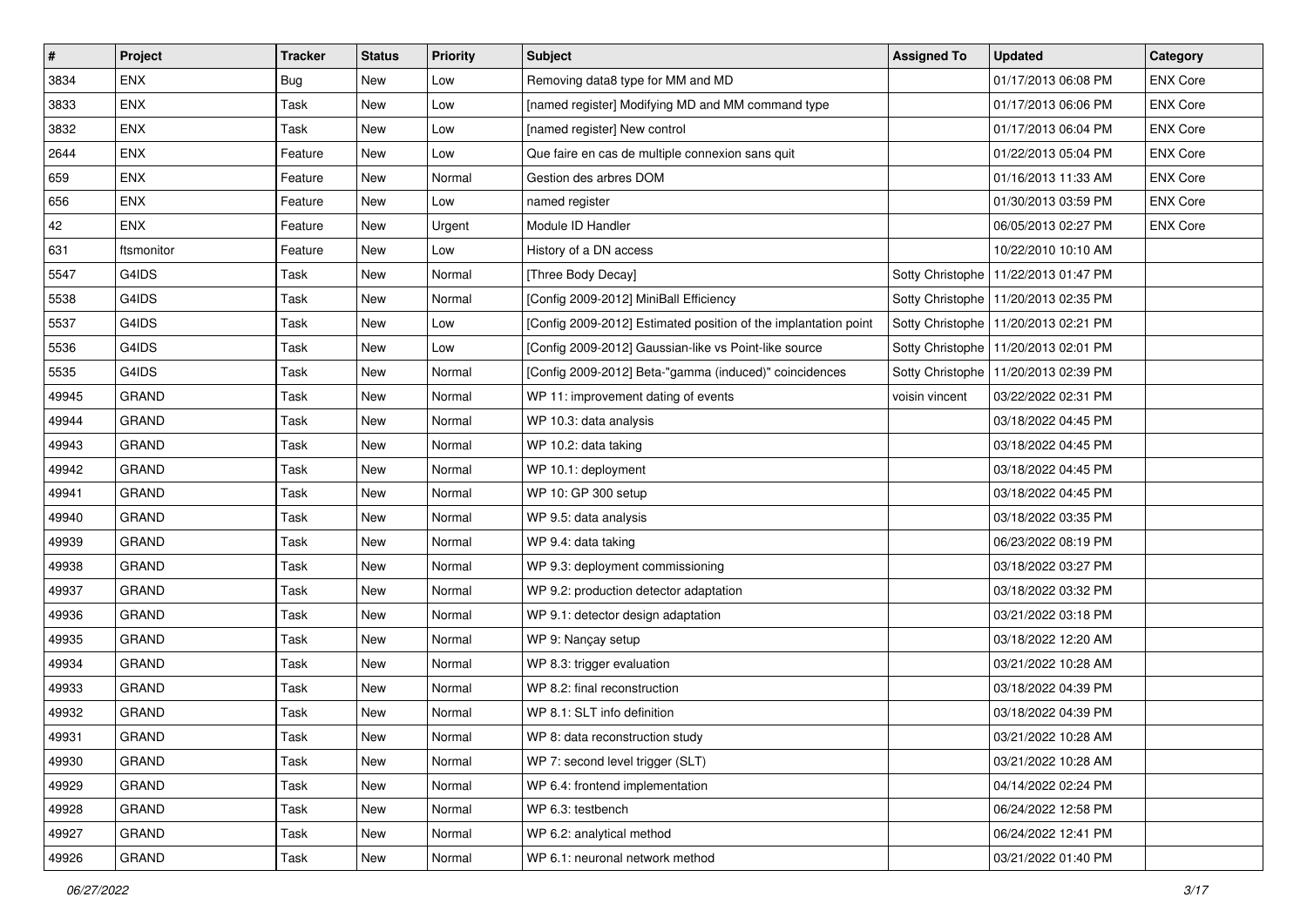| #     | Project       | <b>Tracker</b> | <b>Status</b> | <b>Priority</b> | <b>Subject</b>                                         | <b>Assigned To</b>   | <b>Updated</b>      | Category   |
|-------|---------------|----------------|---------------|-----------------|--------------------------------------------------------|----------------------|---------------------|------------|
| 49925 | <b>GRAND</b>  | Task           | New           | Normal          | WP 6: first level trigger (FLT)                        |                      | 03/21/2022 10:28 AM |            |
| 49924 | GRAND         | Task           | New           | Normal          | WP 5.2: noise event selection                          |                      | 03/18/2022 05:13 PM |            |
| 49923 | <b>GRAND</b>  | Task           | New           | Normal          | WP 5.5: EAS selection                                  |                      | 03/18/2022 05:13 PM |            |
| 49922 | <b>GRAND</b>  | Task           | New           | Normal          | WP 5.4: reconstruction                                 |                      | 03/18/2022 05:13 PM |            |
| 49921 | <b>GRAND</b>  | Task           | New           | Normal          | WP 5.3: calibration                                    |                      | 03/18/2022 05:13 PM |            |
| 49919 | <b>GRAND</b>  | Task           | New           | Normal          | WP 5.1: data taking                                    |                      | 03/18/2022 05:13 PM |            |
| 49918 | <b>GRAND</b>  | Task           | New           | Normal          | WP 5: GP 13/100 experimental DB analysis               |                      | 03/18/2022 05:13 PM |            |
| 49917 | <b>GRAND</b>  | Task           | New           | Normal          | WP 4.2: validation                                     |                      | 03/18/2022 03:08 PM |            |
| 49916 | <b>GRAND</b>  | Task           | New           | Normal          | WP 4.1: production, storing & management               |                      | 03/18/2022 03:06 PM |            |
| 49915 | <b>GRAND</b>  | <b>Task</b>    | New           | Normal          | WP 4: Creating GRAND simulation                        |                      | 03/18/2022 12:20 AM |            |
| 49914 | GRAND         | Task           | New           | Normal          | WP 3.4: code distribution, software env.               |                      | 06/24/2022 01:41 PM |            |
| 49912 | <b>GRAND</b>  | Task           | New           | Normal          | WP 3.3: manage software infra : CI, quality, DB engine |                      | 03/18/2022 03:03 PM |            |
| 49911 | <b>GRAND</b>  | Task           | New           | Normal          | WP 3.2: calibration monotoring DB                      |                      | 03/18/2022 05:13 PM |            |
| 49910 | <b>GRAND</b>  | <b>Task</b>    | New           | Normal          | WP 3.1: manage data event DB                           |                      | 06/24/2022 01:55 PM |            |
| 49909 | <b>GRAND</b>  | Task           | New           | Normal          | WP 3: software infra and database                      |                      | 06/24/2022 01:48 PM |            |
| 49908 | GRAND         | Task           | New           | Normal          | WP 1.3 : LPNHE WP coordination                         | Martineau<br>Olivier | 03/20/2022 05:35 PM |            |
| 49906 | <b>GRAND</b>  | Task           | New           | Normal          | WP 1.1: finance                                        |                      | 03/18/2022 05:13 PM |            |
| 49905 | <b>GRAND</b>  | Task           | New           | Normal          | WP 1: GRAND management                                 |                      | 03/18/2022 05:13 PM |            |
| 49904 | <b>GRAND</b>  | Task           | <b>New</b>    | Normal          | WP 2.9: detector monotoring                            |                      | 03/18/2022 05:13 PM |            |
| 49903 | <b>GRAND</b>  | Task           | New           | Normal          | WP 2.8: detector calibration                           |                      | 03/18/2022 05:13 PM |            |
| 49902 | <b>GRAND</b>  | Task           | New           | Normal          | WP 2.7: code quality and documentation                 | Colley<br>Jean-Marc  | 03/18/2022 05:13 PM |            |
| 49901 | <b>GRAND</b>  | Task           | <b>New</b>    | Normal          | WP 2.6: common tools                                   |                      | 03/18/2022 05:13 PM |            |
| 49900 | <b>GRAND</b>  | Task           | New           | Normal          | WP 2.5: reconstruction method                          |                      | 03/18/2022 02:57 PM |            |
| 49899 | <b>GRAND</b>  | Task           | New           | Normal          | WP 2.4: antenna network simulation                     |                      | 06/24/2022 02:48 PM |            |
| 49898 | <b>GRAND</b>  | Task           | New           | Normal          | WP 2.3: unit detector modeling and coding              |                      | 06/24/2022 02:11 PM |            |
| 49897 | <b>GRAND</b>  | Task           | New           | Normal          | WP 2.2: input output format fie                        |                      | 03/18/2022 12:22 AM |            |
| 49896 | GRAND         | Task           | New           | Normal          | WP 2.1: software architecture and optimization         |                      | 03/18/2022 05:13 PM |            |
| 49895 | <b>GRAND</b>  | Task           | New           | Normal          | WP 2: GRANDLIB modelization and software               |                      | 06/24/2022 02:48 PM |            |
| 51444 | GRAND         | Task           | New           | Normal          | WP 3.5: infra documentation                            |                      | 06/24/2022 01:50 PM | infra soft |
| 51442 | GRAND         | Task           | New           | Normal          | WP 4.3: workflow and scheduler                         |                      | 06/24/2022 03:03 PM | infra soft |
| 51461 | <b>GRAND</b>  | Task           | New           | Normal          | WP 4.4: pipeline simulation                            |                      | 06/24/2022 03:13 PM | soft simu  |
| 9528  | <b>IGOSat</b> | Task           | New           | Normal          | phases projet                                          |                      | 03/24/2015 03:58 PM |            |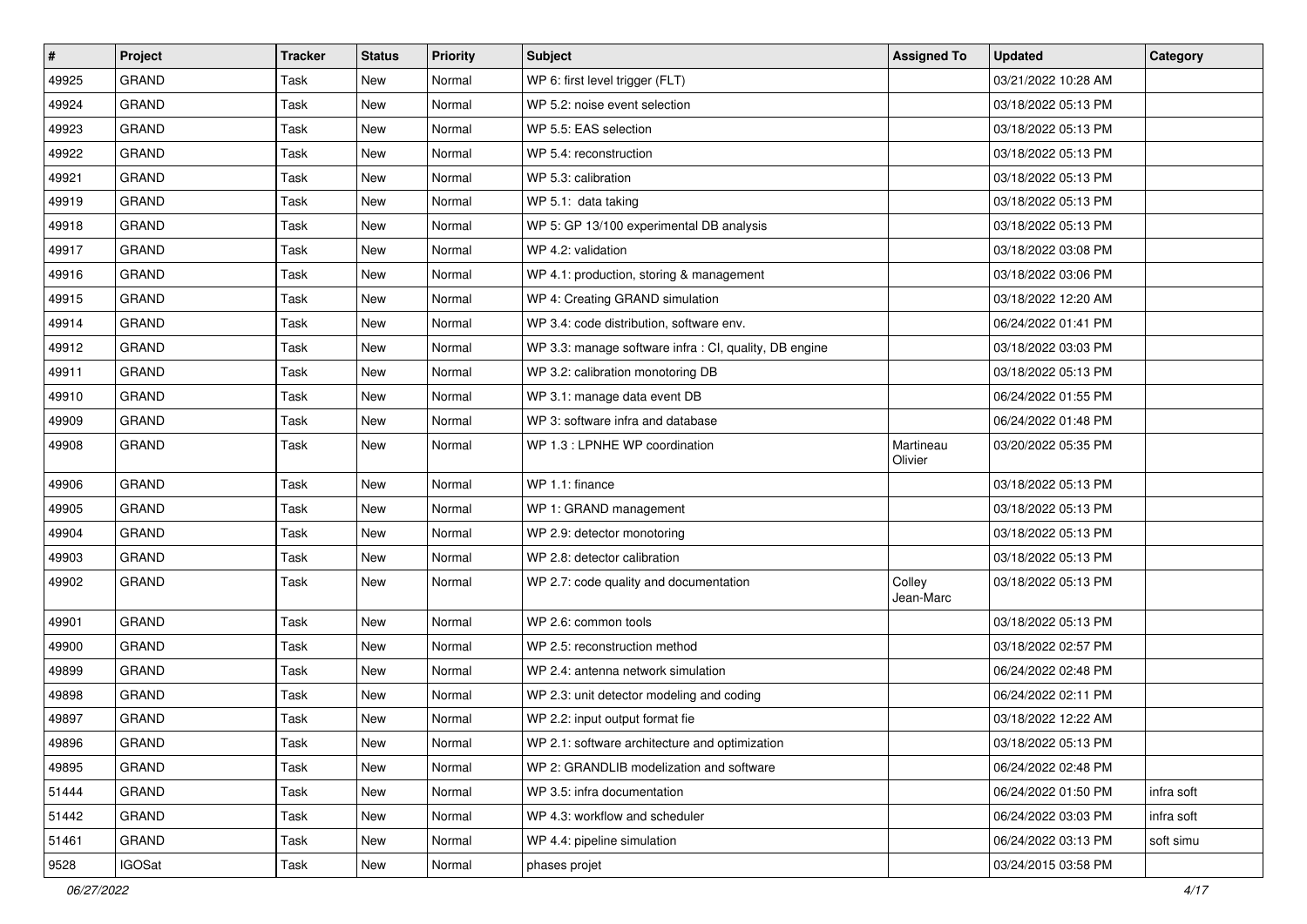| $\sharp$ | Project         | <b>Tracker</b> | <b>Status</b> | <b>Priority</b> | <b>Subject</b>                                                                                                 | <b>Assigned To</b>     | <b>Updated</b>      | Category |
|----------|-----------------|----------------|---------------|-----------------|----------------------------------------------------------------------------------------------------------------|------------------------|---------------------|----------|
| 9527     | <b>IGOSat</b>   | Task           | New           | Normal          | (SAE / ODB) Réalisation de cartes électroniques pour le satellite<br><b>IGOSat</b>                             |                        | 03/24/2015 03:52 PM |          |
| 9526     | <b>IGOSat</b>   | Task           | New           | Normal          | (SCI) Electronique d'acquisition de l'instrument Scintillateur                                                 |                        | 03/24/2015 03:50 PM |          |
| 9525     | <b>IGOSat</b>   | Task           | New           | Normal          | (ODB / SCAO) Conception de la SCAO / Interfaçage avec l'ODB                                                    |                        | 03/27/2015 10:11 AM |          |
| 9524     | <b>IGOSat</b>   | Task           | New           | Normal          | (ODB) Logiciel de Vol                                                                                          |                        | 03/24/2015 03:41 PM |          |
| 9151     | <b>IGOSat</b>   | Task           | New           | Normal          | (ODB) Code de simulation fonctionelle                                                                          |                        | 02/18/2015 05:13 PM |          |
| 9137     | <b>IGOSat</b>   | Task           | New           | Normal          | (PRO) Phase C                                                                                                  |                        | 03/24/2015 03:58 PM |          |
| 9136     | <b>IGOSat</b>   | Task           | New           | Normal          | (PRO) Phase B                                                                                                  |                        | 03/24/2015 03:58 PM |          |
| 36236    | IN2P3-Forge     | Support        | New           | High            | Synchronisation demandée pour un serveur Mercurial                                                             |                        | 04/13/2021 09:07 AM |          |
| 35994    | IN2P3-Forge     | Support        | New           | Normal          | Synchronisation demandée pour un serveur Mercurial                                                             |                        | 01/11/2019 03:10 PM |          |
| 9491     | <b>JEM-EUSO</b> | Support        | New           | Normal          | I need to access also to AWG Euso balloon documents                                                            |                        | 03/18/2015 03:36 PM |          |
| 48758    | LabInvent       | Task           | New           | Immediate       | Modifs demandées par C. Feugeade le 18/1/22                                                                    | <b>Pallier Etienne</b> | 01/19/2022 04:22 PM |          |
| 48757    | LabInvent       | Feature        | New           | Immediate       | *** F - DIVERS TODO (à dispatcher)                                                                             | <b>Pallier Etienne</b> | 01/19/2022 04:12 PM |          |
| 48223    | LabInvent       | Task           | New           | Normal          | instance perso (docker)                                                                                        |                        | 12/13/2021 11:08 AM |          |
| 48222    | LabInvent       | Task           | New           | Normal          | (NEW func) Gérer Suivi d'un User                                                                               |                        | 12/13/2021 10:39 AM |          |
| 48005    | LabInvent       | Task           | New           | Normal          | <b>Bugfix toutes les Deprecated Errors</b>                                                                     |                        | 12/06/2021 02:37 PM |          |
| 47966    | LabInvent       | Task           | New           | Normal          | Ajouter test Commande (avec devis joint)                                                                       |                        | 11/30/2021 04:17 PM |          |
| 47962    | LabInvent       | Task           | New           | Urgent          | (IRAP only) re-install inventirap avec php7                                                                    |                        | 11/30/2021 03:17 PM |          |
| 47960    | LabInvent       | Task           | New           | Immediate       | <b>CHAMPS</b>                                                                                                  |                        | 01/19/2022 03:51 PM |          |
| 47959    | LabInvent       | Task           | New           | Normal          | *** F - ENTITY - Fournisseurs                                                                                  |                        | 11/30/2021 12:57 PM |          |
| 47958    | LabInvent       | Task           | New           | Normal          | delete (generic)                                                                                               |                        | 11/30/2021 12:47 PM |          |
| 47957    | LabInvent       | Feature        | New           | Normal          | *** F - ENTITY - Les GROUPES (de User ou Materiel) :<br>Thématique, Métier, Projet, Site (+ Pole ou Service ?) |                        | 12/13/2021 11:12 AM |          |
| 47954    | LabInvent       | Task           | New           | Normal          | 1 - CREATED                                                                                                    |                        | 11/30/2021 01:27 PM |          |
| 47953    | LabInvent       | Task           | New           | Normal          | 2a - TOBEORDERED (optionnel)                                                                                   |                        | 11/30/2021 01:27 PM |          |
| 47952    | LabInvent       | Task           | New           | High            | Ecran d'accueil à restructurer                                                                                 |                        | 11/30/2021 03:43 PM |          |
| 47951    | LabInvent       | Feature        | New           | Normal          | *** F - Etiquettes & Imprimantes                                                                               |                        | 11/30/2021 01:42 PM |          |
| 47950    | LabInvent       | Task           | New           | Normal          | DB complète à mettre à jour                                                                                    |                        | 11/30/2021 12:26 PM |          |
| 47947    | LabInvent       | Task           | New           | High            | docker only                                                                                                    |                        | 12/13/2021 11:07 AM |          |
| 47946    | LabInvent       | Task           | New           | Normal          | classic only                                                                                                   |                        | 12/03/2021 09:50 AM |          |
| 47945    | LabInvent       | Task           | New           | Normal          | ALL                                                                                                            |                        | 11/30/2021 12:23 PM |          |
| 47942    | LabInvent       | Task           | New           | High            | index (generic)                                                                                                |                        | 11/30/2021 03:48 PM |          |
| 47937    | LabInvent       | Task           | New           | High            | Read (index & view) (generic ?)                                                                                |                        | 11/30/2021 03:48 PM |          |
| 47936    | LabInvent       | Task           | New           | High            | 3-4 - TBO & ARCHIVED                                                                                           |                        | 11/30/2021 03:43 PM |          |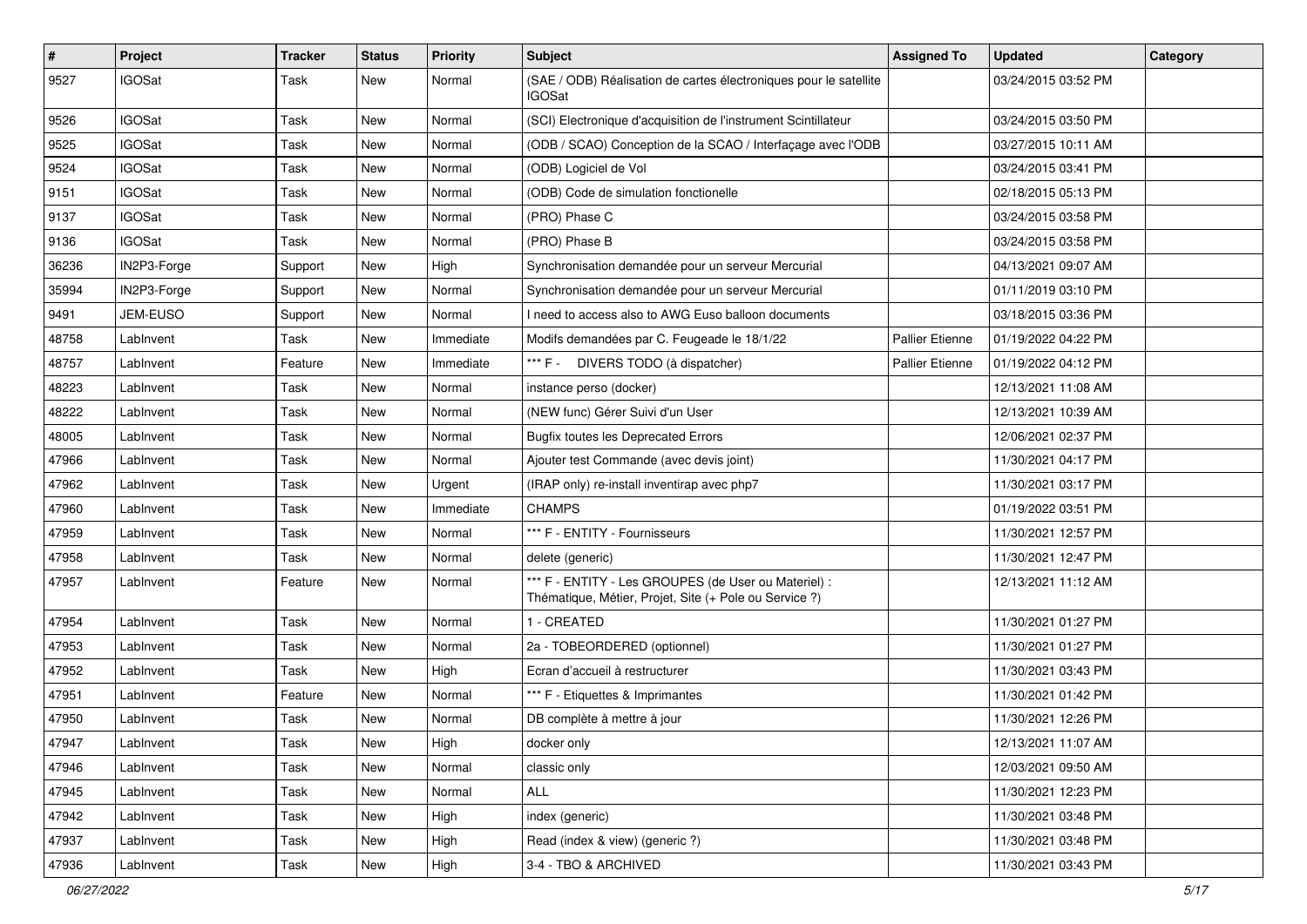| $\vert$ # | Project   | Tracker | <b>Status</b> | <b>Priority</b> | <b>Subject</b>                                                                            | <b>Assigned To</b> | <b>Updated</b>      | Category |
|-----------|-----------|---------|---------------|-----------------|-------------------------------------------------------------------------------------------|--------------------|---------------------|----------|
| 47935     | LabInvent | Task    | New           | Normal          | 2b - VALIDATED                                                                            |                    | 11/30/2021 01:27 PM |          |
| 47934     | LabInvent | Task    | New           | High            | LIFECYCLE (Status) : CREATED => (TBO) => VALIDATED =><br>$TBA \equiv > ARCHIVED$          |                    | 11/30/2021 03:43 PM |          |
| 47932     | LabInvent | Feature | New           | Normal          | *** F - DOC (documentation)                                                               |                    | 11/30/2021 01:10 PM |          |
| 47930     | LabInvent | Task    | New           | Normal          | *** F - ENTITY - QrCode                                                                   |                    | 11/30/2021 01:26 PM |          |
| 47927     | LabInvent | Task    | New           | High            | A gérer via fichier conf YAML                                                             |                    | 11/30/2021 03:47 PM |          |
| 47926     | LabInvent | Task    | New           | High            | Instance DEMO docker - à installer sur hyp2 puis sur VM pweb3                             |                    | 12/13/2021 11:07 AM |          |
| 47925     | LabInvent | Task    | New           | Normal          | (après cakephp v4) Passer à Php 8                                                         |                    | 11/30/2021 11:48 AM |          |
| 47924     | LabInvent | Task    | New           | Normal          | (après 3.9) Passer à v4                                                                   |                    | 11/30/2021 11:48 AM |          |
| 47922     | LabInvent | Task    | New           | Immediate       | Passer directement à v3.LAST (3.10.1)                                                     |                    | 12/02/2021 04:45 PM |          |
| 47921     | LabInvent | Feature | New           | Immediate       | *** F - Framework CakePhp                                                                 |                    | 12/02/2021 04:45 PM |          |
| 47914     | LabInvent | Task    | New           | High            | index (generic)                                                                           |                    | 11/30/2021 03:50 PM |          |
| 47913     | LabInvent | Task    | New           | Normal          | ROLES (profils)                                                                           |                    | 11/30/2021 01:39 PM |          |
| 47912     | LabInvent | Task    | New           | High            | (VUE) Elements et Helper                                                                  |                    | 11/30/2021 03:51 PM |          |
| 47911     | LabInvent | Task    | New           | Normal          | Create/Update (add_edit generic)                                                          |                    | 11/30/2021 11:04 AM |          |
| 47907     | LabInvent | Task    | New           | Normal          | *** F - Config YAML (champs materiels) : champs obligatoires,<br>recommandés, ou readonly |                    | 11/30/2021 01:25 PM |          |
| 47906     | LabInvent | Task    | New           | Urgent          | Champs virtuels                                                                           |                    | 11/30/2021 03:50 PM |          |
| 47905     | LabInvent | Task    | New           | Urgent          | Read (index & view) (generic)                                                             |                    | 12/01/2021 11:21 AM |          |
| 47903     | LabInvent | Task    | New           | Urgent          | Rappels automatiques pour les suivis récurrents (périodiques)                             |                    | 12/01/2021 11:17 AM |          |
| 47901     | LabInvent | Task    | New           | Urgent          | Read (view & index)                                                                       |                    | 12/01/2021 11:17 AM |          |
| 47899     | LabInvent | Task    | New           | Urgent          | view (generic)                                                                            |                    | 12/01/2021 11:21 AM |          |
| 47897     | LabInvent | Task    | New           | High            | *** F - Stats (Users)                                                                     |                    | 11/30/2021 03:48 PM |          |
| 47895     | LabInvent | Feature | New           | Normal          | *** F - ENTITY - Documents attachés (à Materiel ou Suivi)                                 |                    | 12/13/2021 11:09 AM |          |
| 47893     | LabInvent | Task    | New           | Normal          | Views                                                                                     |                    | 11/30/2021 01:21 PM |          |
| 47890     | LabInvent | Task    | New           | High            | Commander (demande achat)                                                                 |                    | 01/19/2022 03:48 PM |          |
| 47889     | LabInvent | Task    | New           | Normal          | Changer statut - setStatusTo*()                                                           |                    | 11/30/2021 01:19 PM |          |
| 47886     | LabInvent | Task    | New           | Urgent          | Notifications                                                                             |                    | 11/30/2021 03:45 PM |          |
| 47885     | LabInvent | Task    | New           | Normal          | filtrage (voir formulaire index)                                                          |                    | 11/30/2021 01:30 PM |          |
| 47884     | LabInvent | Task    | New           | High            | partitionnement par Site (besoin IP2I/LMA)                                                |                    | 11/30/2021 03:43 PM |          |
| 47883     | LabInvent | Task    | New           | Normal          | formulaire de recherche multi-critères                                                    |                    | 11/30/2021 01:30 PM |          |
| 47882     | LabInvent | Task    | New           | High            | Delete - delete                                                                           |                    | 11/30/2021 03:42 PM |          |
| 47881     | LabInvent | Task    | New           | High            | Read - view                                                                               |                    | 11/30/2021 03:42 PM |          |
| 47880     | LabInvent | Task    | New           | Normal          | Read - index                                                                              |                    | 11/30/2021 01:16 PM |          |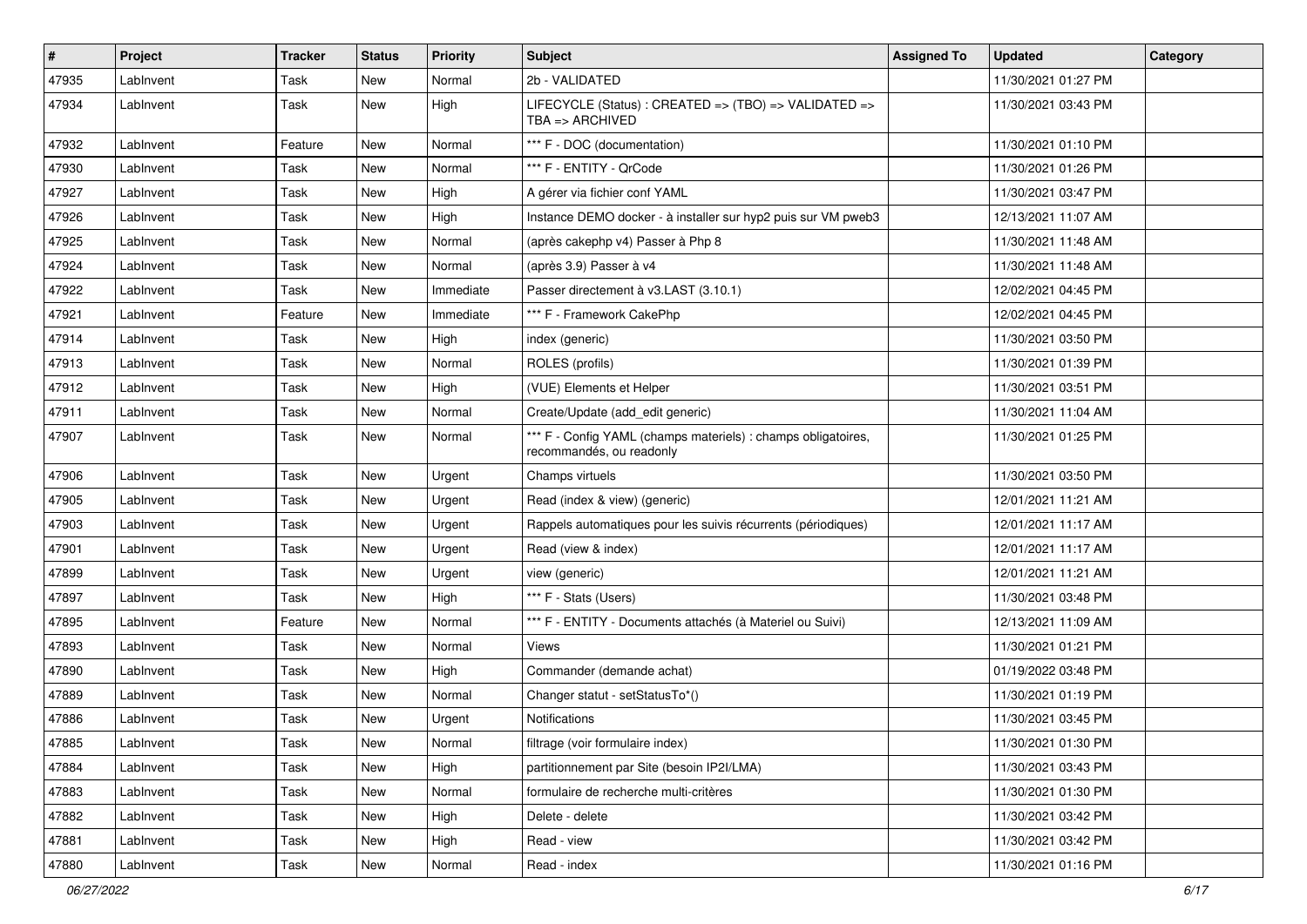| #     | Project   | <b>Tracker</b> | <b>Status</b> | <b>Priority</b> | <b>Subject</b>                                                                          | <b>Assigned To</b> | <b>Updated</b>      | Category |
|-------|-----------|----------------|---------------|-----------------|-----------------------------------------------------------------------------------------|--------------------|---------------------|----------|
| 47879 | LabInvent | Task           | New           | High            | Create/Update - add_edit                                                                |                    | 11/30/2021 03:42 PM |          |
| 47878 | LabInvent | Task           | <b>New</b>    | High            | Autres                                                                                  |                    | 11/30/2021 03:44 PM |          |
| 47877 | LabInvent | Task           | New           | High            | find (search)                                                                           |                    | 11/30/2021 03:43 PM |          |
| 47876 | LabInvent | Task           | New           | High            | CRUD                                                                                    |                    | 11/30/2021 03:42 PM |          |
| 47875 | LabInvent | Feature        | New           | Urgent          | *** F - ENTITY GÉNÉRIQUE - Actions & Vues génériques (&<br>Refactorisation)             |                    | 12/01/2021 11:21 AM |          |
| 47874 | LabInvent | Task           | <b>New</b>    | Urgent          | <b>Stats</b>                                                                            |                    | 11/30/2021 03:44 PM |          |
| 47873 | LabInvent | Task           | New           | Normal          | Model (Entity & Table)                                                                  |                    | 12/01/2021 09:37 AM |          |
| 47872 | LabInvent | Task           | New           | High            | Actions & Vues                                                                          |                    | 11/30/2021 03:42 PM |          |
| 47871 | LabInvent | Task           | New           | Normal          | Autorisations                                                                           |                    | 11/30/2021 01:29 PM |          |
| 47870 | LabInvent | Task           | New           | Normal          | Tests (Materiels)                                                                       |                    | 11/30/2021 03:38 PM |          |
| 47869 | LabInvent | Feature        | <b>New</b>    | Normal          | *** F - Tests                                                                           |                    | 12/06/2021 02:28 PM |          |
| 47868 | LabInvent | Task           | New           | Normal          | *** F - Super Entité (AppController, AppTable)                                          |                    | 11/30/2021 01:34 PM |          |
| 47867 | LabInvent | Task           | New           | High            | *** F - Autorisations (Users)                                                           |                    | 11/30/2021 03:47 PM |          |
| 47866 | LabInvent | Feature        | <b>New</b>    | Urgent          | *** F - Installation                                                                    |                    | 12/13/2021 11:08 AM |          |
| 47865 | LabInvent | Feature        | New           | Normal          | *** F - Configuration générale                                                          |                    | 12/13/2021 11:06 AM |          |
| 47864 | LabInvent | Feature        | New           | Normal          | *** F - ENTITY - Autres                                                                 |                    | 11/30/2021 12:57 PM |          |
| 47863 | LabInvent | Feature        | New           | High            | *** F - ENTITY - Users                                                                  |                    | 11/30/2021 03:43 PM |          |
| 47862 | LabInvent | Feature        | New           | Normal          | *** F - ENTITY - Prets (de Materiel)                                                    |                    | 12/13/2021 11:10 AM |          |
| 47861 | LabInvent | Feature        | <b>New</b>    | Urgent          | *** F - ENTITY - Suivis (de Materiel ou User)                                           |                    | 12/13/2021 11:10 AM |          |
| 47860 | LabInvent | Feature        | <b>New</b>    | Immediate       | *** F - ENTITY - Materiels                                                              |                    | 01/19/2022 03:51 PM |          |
| 37910 | Lavoisier | Feature        | New           | High            | do not log AdaptorException when they are already sent to the<br>user                   |                    | 07/25/2019 09:41 AM |          |
| 37461 | Lavoisier | Feature        | <b>New</b>    | Normal          | add support for jdk 11                                                                  |                    | 04/25/2019 01:53 PM |          |
| 35692 | Lavoisier | <b>Bug</b>     | New           | Normal          | namespace not removed for a given use-case                                              |                    | 11/27/2018 05:35 PM |          |
| 34801 | Lavoisier | Feature        | New           | Normal          | add support for attribute @if in element view/variable                                  |                    | 07/31/2018 12:57 PM |          |
| 11484 | Lavoisier | Feature        | New           | Low             | improve command "lavoisier-upgrade.sh"                                                  |                    | 04/10/2018 11:06 AM |          |
| 9799  | Lavoisier | Feature        | <b>New</b>    | Normal          | esxl function missing : add-duration                                                    |                    | 04/30/2015 11:00 AM |          |
| 9704  | Lavoisier | Feature        | New           | Normal          | add option --override to lavoisier-upgrade.sh                                           |                    | 04/15/2015 10:07 AM |          |
| 8379  | Lavoisier | Bug            | New           | Normal          | NullPointerException at startup                                                         |                    | 10/28/2014 04:49 PM |          |
| 8217  | Lavoisier | Bug            | New           | Normal          | Logo demo view seems broken                                                             |                    | 10/13/2014 02:06 PM |          |
| 8132  | Lavoisier | Feature        | New           | Normal          | support attribute @first-child-attributes in <element></element>                        |                    | 09/30/2014 04:28 PM |          |
| 8055  | Lavoisier | <b>Bug</b>     | New           | Normal          | view "debug" fails when Lavoisier is installed in a directory with<br>special character |                    | 09/19/2014 05:02 PM |          |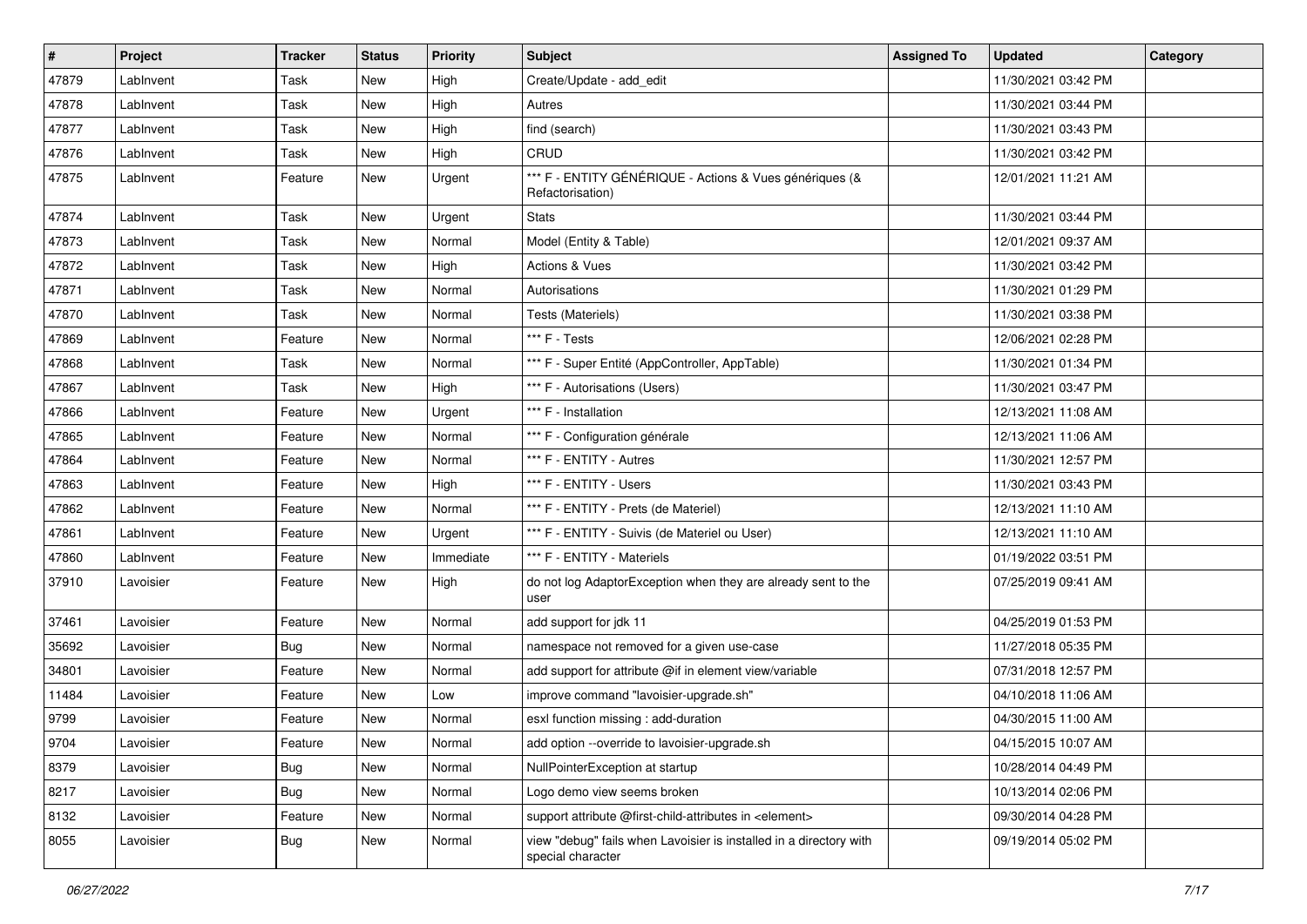| $\sharp$ | Project   | Tracker | <b>Status</b> | <b>Priority</b> | Subject                                                                                                                     | <b>Assigned To</b> | <b>Updated</b>      | Category     |
|----------|-----------|---------|---------------|-----------------|-----------------------------------------------------------------------------------------------------------------------------|--------------------|---------------------|--------------|
| 7811     | Lavoisier | Feature | New           | Normal          | support server-side argument validation with XPath                                                                          |                    | 07/30/2014 05:05 PM |              |
| 7460     | Lavoisier | Feature | New           | High            | support HTTP proxy                                                                                                          |                    | 02/17/2015 01:04 PM |              |
| 11915    | Lavoisier | Feature | New           | Normal          | change the parameters of plugin ChartRenderer                                                                               |                    | 02/05/2016 12:25 PM | Adaptors     |
| 10315    | Lavoisier | Feature | New           | Normal          | Index size of IndexedFileCache plugin is limited by the max<br>number of inodes                                             |                    | 07/07/2015 10:12 AM | Adaptors     |
| 9778     | Lavoisier | Feature | New           | Normal          | support cookies in HTTPConnector                                                                                            |                    | 04/28/2015 01:39 PM | Adaptors     |
| 9623     | Lavoisier | Bug     | New           | Normal          | SynchronousCacheConnector stays in building state until the<br>calling view is finished                                     |                    | 04/01/2015 06:21 PM | Adaptors     |
| 9607     | Lavoisier | Feature | New           | Normal          | Add SAML 2.0 support in Lavoisier                                                                                           |                    | 04/01/2015 11:32 AM | Adaptors     |
| 9560     | Lavoisier | Feature | New           | Normal          | SurroundSerializer should ignore header lines (starting with )</td <td></td> <td>03/30/2015 10:17 AM</td> <td>Adaptors</td> |                    | 03/30/2015 10:17 AM | Adaptors     |
| 9559     | Lavoisier | Feature | New           | Normal          | develop a TextRenderer plugin                                                                                               |                    | 03/30/2015 10:15 AM | Adaptors     |
| 9467     | Lavoisier | Feature | New           | Normal          | improve flexibility of JSONRenderer                                                                                         |                    | 03/16/2015 01:54 PM | Adaptors     |
| 8260     | Lavoisier | Feature | New           | Normal          | develop plugin ElementProcessor                                                                                             |                    | 10/17/2014 07:10 PM | Adaptors     |
| 8259     | Lavoisier | Feature | New           | Normal          | support parameter "renderer" in ZipRenderer and GZipRenderer                                                                |                    | 10/17/2014 07:08 PM | Adaptors     |
| 8240     | Lavoisier | Feature | New           | Normal          | LDAPConnector/LDIFSerializer should generate data in DSML<br>format                                                         |                    | 10/15/2014 06:02 PM | Adaptors     |
| 7649     | Lavoisier | Feature | New           | Normal          | develop a XMLTemplateProcessor plugin                                                                                       |                    | 07/04/2014 05:52 PM | Adaptors     |
| 6864     | Lavoisier | Feature | New           | Low             | support IP v6 in adaptor IPAddressAuthenticator                                                                             | Schwarz Lionel     | 04/15/2014 02:11 PM | Adaptors     |
| 6687     | Lavoisier | Feature | New           | Low             | develop a CronTrigger                                                                                                       |                    | 03/27/2014 04:36 PM | Adaptors     |
| 6360     | Lavoisier | Feature | New           | Low             | develop a EntriesProcessor (or a EntriesRenderer)                                                                           |                    | 03/05/2014 03:22 PM | Adaptors     |
| 5009     | Lavoisier | Feature | New           | Low             | <b>ICalRenderer</b>                                                                                                         |                    | 01/21/2014 06:02 PM | Adaptors     |
| 5008     | Lavoisier | Feature | New           | Low             | <b>ICalSerializer</b>                                                                                                       |                    | 01/21/2014 06:01 PM | Adaptors     |
| 4934     | Lavoisier | Feature | New           | Low             | implement some additional cache adaptors                                                                                    |                    | 02/07/2014 04:59 PM | Adaptors     |
| 4906     | Lavoisier | Feature | New           | Low             | XPath2SQLTemplate: add support for SQL functions                                                                            |                    | 03/24/2014 10:26 AM | Adaptors     |
| 4905     | Lavoisier | Feature | New           | Low             | XPath2SQLTemplate : add support for XPath functions                                                                         |                    | 03/24/2014 10:26 AM | Adaptors     |
| 4904     | Lavoisier | Feature | New           | Low             | XPath2SQLTemplate : add support for ORDER BY                                                                                |                    | 03/24/2014 10:26 AM | Adaptors     |
| 4871     | Lavoisier | Feature | New           | Low             | ExcelSerializer                                                                                                             |                    | 03/24/2014 10:26 AM | Adaptors     |
| 4870     | Lavoisier | Feature | New           | Low             | BinarySerializer                                                                                                            |                    | 03/24/2014 10:26 AM | Adaptors     |
| 4867     | Lavoisier | Feature | New           | Low             | ScalaProcessor                                                                                                              |                    | 03/24/2014 10:26 AM | Adaptors     |
| 4866     | Lavoisier | Feature | New           | Low             | <b>XQueryConnector</b>                                                                                                      |                    | 03/24/2014 10:26 AM | Adaptors     |
| 4865     | Lavoisier | Feature | New           | Low             | support remote connection in JMXConnector                                                                                   |                    | 03/24/2014 10:26 AM | Adaptors     |
| 4863     | Lavoisier | Feature | New           | Low             | YAMLRenderer                                                                                                                |                    | 03/24/2014 10:26 AM | Adaptors     |
| 9496     | Lavoisier | Feature | New           | High            | upgrade to more recent version of JSW                                                                                       |                    | 03/18/2015 06:34 PM | <b>Build</b> |
| 9622     | Lavoisier | Feature | New           | Normal          | add links to fallback views into view "dependencies"                                                                        |                    | 04/01/2015 06:19 PM | Console      |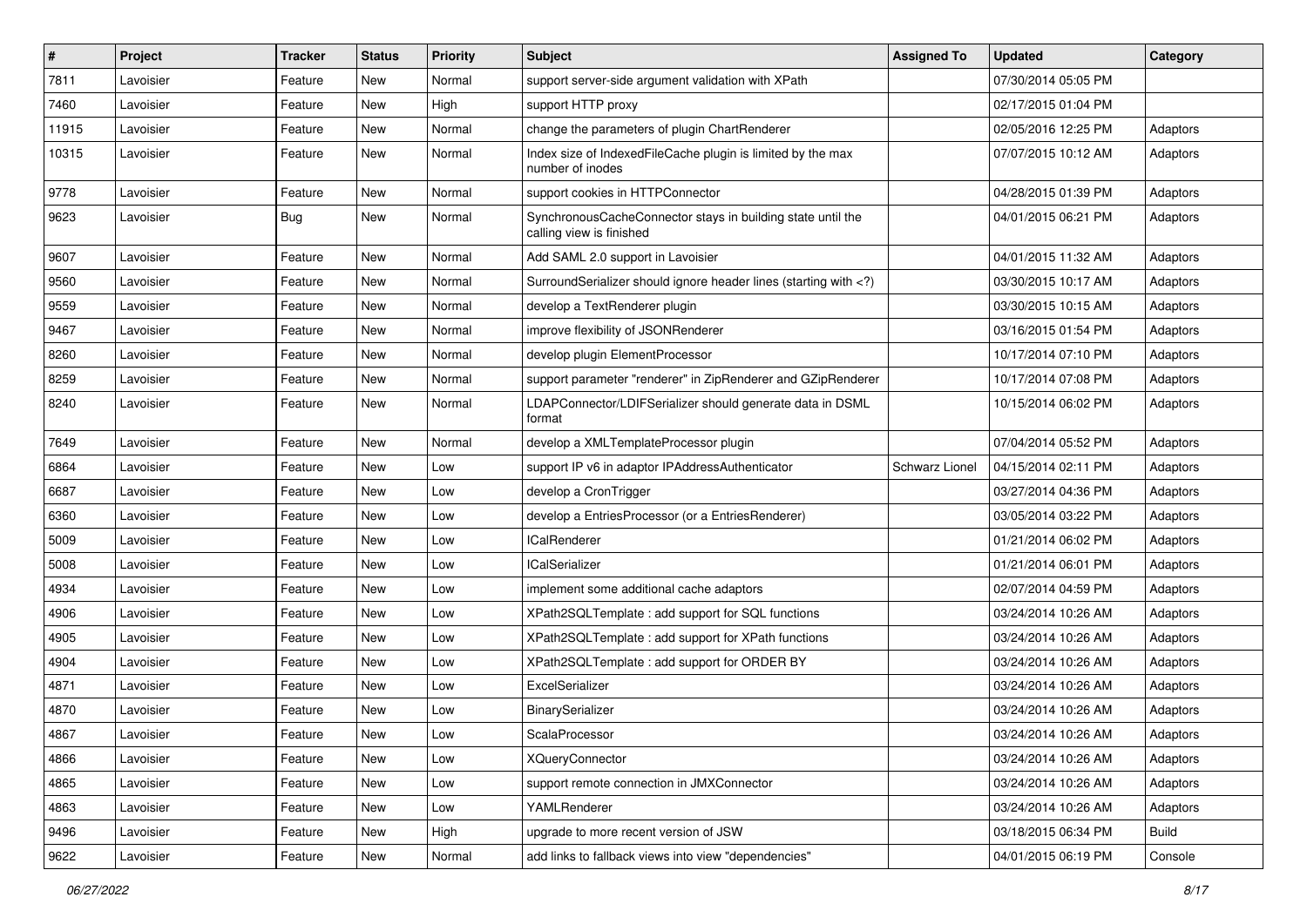| $\pmb{\#}$ | Project   | <b>Tracker</b> | <b>Status</b> | <b>Priority</b> | <b>Subject</b>                                                                                    | <b>Assigned To</b> | <b>Updated</b>      | Category   |
|------------|-----------|----------------|---------------|-----------------|---------------------------------------------------------------------------------------------------|--------------------|---------------------|------------|
| 9086       | Lavoisier | Feature        | <b>New</b>    | High            | enable refreshing all notifiable caches with one single click                                     |                    | 02/09/2015 12:37 PM | Console    |
| 7566       | Lavoisier | Bug            | <b>New</b>    | Low             | fields of view "form" are disabled when they have default value                                   |                    | 06/27/2014 04:53 PM | Console    |
| 7465       | Lavoisier | <b>Bug</b>     | <b>New</b>    | Normal          | fix all the relative URL used by the web console                                                  |                    | 06/17/2014 04:57 PM | Console    |
| 7464       | Lavoisier | Feature        | New           | Normal          | replace XSL with HTML template in web console                                                     |                    | 06/17/2014 04:55 PM | Console    |
| 7325       | Lavoisier | Feature        | <b>New</b>    | Normal          | support filtering dependencies graph by categories                                                |                    | 06/04/2014 05:14 PM | Console    |
| 5442       | Lavoisier | Feature        | <b>New</b>    | Low             | create a view 'stoppoint'                                                                         | Lequeux Olivier    | 10/29/2013 05:02 PM | Console    |
| 30741      | Lavoisier | Feature        | <b>New</b>    | Low             | add research button on web site                                                                   |                    | 04/04/2018 10:53 AM | Doc        |
| 30735      | Lavoisier | Feature        | New           | Low             | write documentation about the admin web console                                                   |                    | 04/04/2018 10:52 AM | Doc        |
| 8380       | Lavoisier | Bug            | New           | Normal          | remove attribute @evaluated from generated adaptors<br>documentation                              |                    | 10/28/2014 04:51 PM | Doc        |
| 5051       | Lavoisier | Support        | New           | Normal          | Explain cache trigger workflow                                                                    | Lequeux Olivier    | 09/13/2013 10:36 AM | <b>Doc</b> |
| 41294      | Lavoisier | Feature        | New           | High            | add support for attribute @null in namespace<br>http://software.in2p3.fr/lavoisier/tables.xsd     | Reynaud<br>Sylvain | 09/25/2020 03:38 PM | Engine     |
| 33857      | Lavoisier | <b>Bug</b>     | <b>New</b>    | Normal          | post-processors namespace mapping must be defined in view                                         |                    | 06/18/2018 01:29 PM | Engine     |
| 33350      | Lavoisier | Feature        | New           | Low             | add a XPath function multireplace()                                                               |                    | 05/31/2018 03:49 PM | Engine     |
| 27576      | Lavoisier | Feature        | New           | Normal          | add a parameter "priority" on WhenCreatedTrigger                                                  |                    | 02/02/2018 03:18 PM | Engine     |
| 27570      | Lavoisier | Feature        | New           | Normal          | NotifiedTrigger should bypass attribute @ignore-during                                            |                    | 02/02/2018 03:05 PM | Engine     |
| 9624       | Lavoisier | Feature        | <b>New</b>    | Normal          | when cache is empty and being built, user queries should be<br>waiting for it rather than failing |                    | 04/01/2015 06:30 PM | Engine     |
| 9606       | Lavoisier | Feature        | <b>New</b>    | High            | add attribute @encoding to element <connector></connector>                                        |                    | 03/31/2015 06:29 PM | Engine     |
| 9564       | Lavoisier | Feature        | <b>New</b>    | Normal          | reorganize <pre-renderer> section</pre-renderer>                                                  |                    | 03/30/2015 10:37 AM | Engine     |
| 9562       | Lavoisier | Feature        | New           | Normal          | re-implement <pre-renderers> in streaming mode</pre-renderers>                                    |                    | 03/30/2015 10:32 AM | Engine     |
| 8405       | Lavoisier | Feature        | New           | Normal          | implement XPath function choose not null(arg1, arg2)                                              |                    | 10/30/2014 02:21 PM | Engine     |
| 8404       | Lavoisier | Feature        | New           | Normal          | support parameters in <pre-renderers></pre-renderers>                                             |                    | 10/30/2014 11:03 AM | Engine     |
| 8258       | Lavoisier | Feature        | New           | Normal          | add attribute @default to <renderers></renderers>                                                 |                    | 10/17/2014 07:07 PM | Engine     |
| 8241       | Lavoisier | Feature        | <b>New</b>    | Normal          | improve dropdown list of view "form"                                                              |                    | 10/15/2014 06:05 PM | Engine     |
| 7619       | Lavoisier | Feature        | New           | Normal          | replace @INCLUDES with #include in properties files                                               |                    | 07/04/2014 11:17 AM | Engine     |
| 7461       | Lavoisier | Feature        | <b>New</b>    | High            | add XPath function url()                                                                          |                    | 02/17/2015 01:04 PM | Engine     |
| 6353       | Lavoisier | Feature        | New           | Low             | support new parameter type "Language"                                                             |                    | 03/24/2014 10:40 AM | Engine     |
| 6325       | Lavoisier | Feature        | New           | Low             | enable limiting the maximum output size                                                           |                    | 03/24/2014 10:40 AM | Engine     |
| 6303       | Lavoisier | Feature        | New           | Low             | support attributes @package and @id on <config></config>                                          |                    | 03/24/2014 10:31 AM | Engine     |
| 6260       | Lavoisier | Feature        | New           | Low             | support introspection of view-template                                                            |                    | 03/24/2014 10:40 AM | Engine     |
| 5558       | Lavoisier | Feature        | New           | Low             | add XPath function build_xpath()                                                                  |                    | 11/29/2013 09:58 AM | Engine     |
| 5090       | Lavoisier | Feature        | New           | Low             | add new adaptor type : <writer></writer>                                                          |                    | 03/24/2014 10:26 AM | Engine     |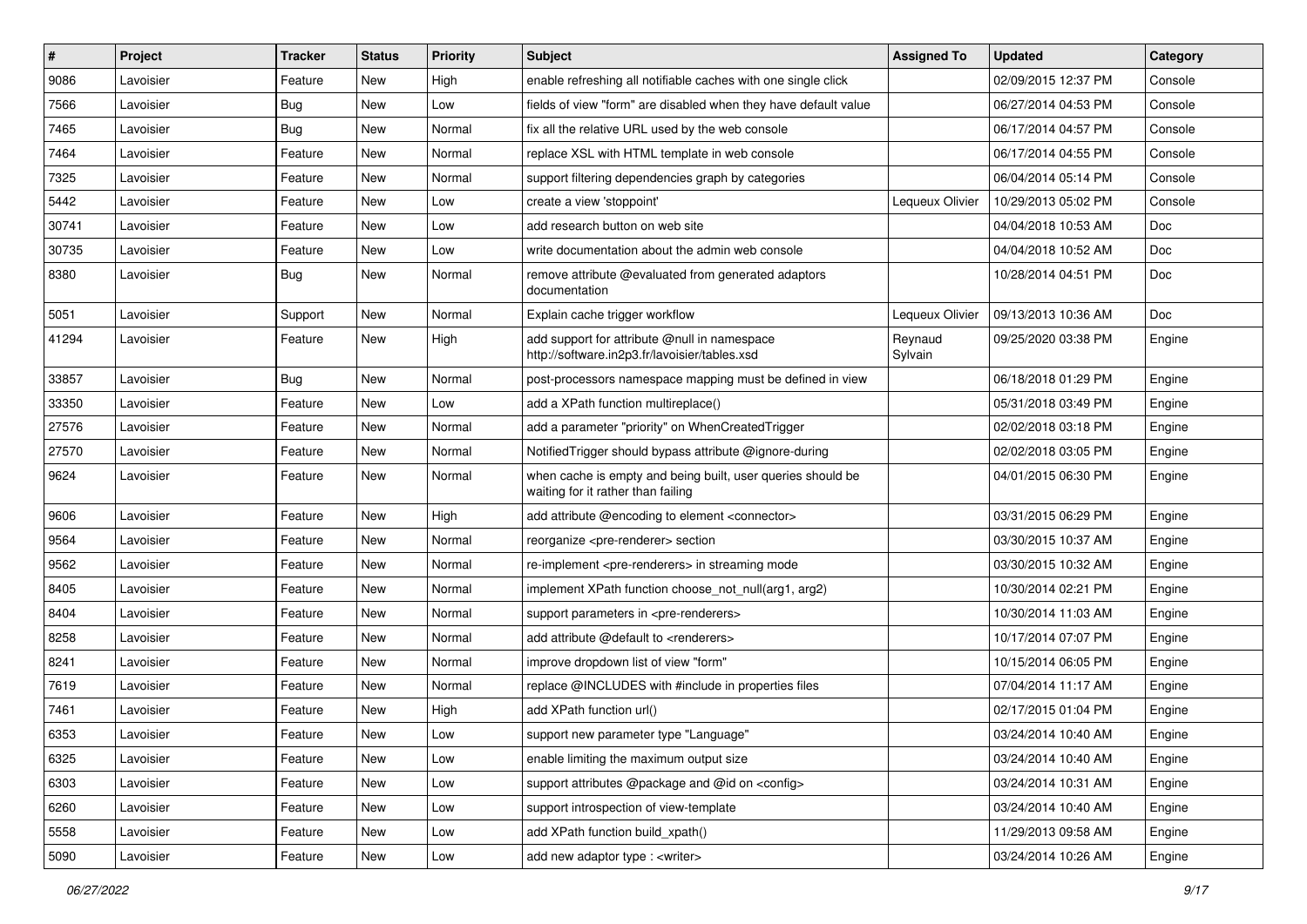| $\pmb{\#}$ | Project                           | <b>Tracker</b> | <b>Status</b> | <b>Priority</b> | <b>Subject</b>                                                                                                            | <b>Assigned To</b>  | <b>Updated</b>      | Category                       |
|------------|-----------------------------------|----------------|---------------|-----------------|---------------------------------------------------------------------------------------------------------------------------|---------------------|---------------------|--------------------------------|
| 7463       | Lavoisier                         | Feature        | New           | Normal          | add attribute tpl:url.                                                                                                    |                     | 06/17/2014 04:54 PM | <b>HTML Template</b><br>Engine |
| 32928      | Lavoisier                         | Feature        | New           | Normal          | support enumeration in route properties                                                                                   |                     | 05/18/2018 02:23 PM | Service                        |
| 20738      | Lavoisier                         | Bug            | New           | Low             | Stacktrace                                                                                                                |                     | 08/30/2017 10:39 AM | Stacktrace                     |
| 29154      | Lavoisier                         | Bug            | New           | Normal          | wrong context when mixing <element-create-as-parent> and<br/><element-create></element-create></element-create-as-parent> | Reynaud<br>Sylvain  | 03/06/2018 11:09 AM | <b>XML Template</b><br>Engine  |
| 27459      | Lavoisier                         | Bug            | New           | Normal          | namespace disappear when root node is renamed                                                                             | Reynaud<br>Sylvain  | 01/31/2018 02:44 PM | <b>XML Template</b><br>Engine  |
| 26907      | Lavoisier                         | Feature        | New           | Normal          | implement XPath function format-number()                                                                                  |                     | 01/10/2018 03:18 PM | <b>XML</b> Template<br>Engine  |
| 26766      | Lavoisier                         | <b>Bug</b>     | New           | Low             | prefix-namespace mapping is moved to the wrong node                                                                       | Reynaud<br>Sylvain  | 01/03/2018 05:32 PM | <b>XML Template</b><br>Engine  |
| 11100      | Lavoisier                         | <b>Bug</b>     | New           | Normal          | <element-ignore> should not remove the namespace declaration<br/>(xmlns)</element-ignore>                                 |                     | 10/16/2015 01:48 PM | <b>XML Template</b><br>Engine  |
| 9563       | Lavoisier                         | Feature        | New           | Normal          | support <elements-ignore> into <element-create-as-parent></element-create-as-parent></elements-ignore>                    |                     | 03/30/2015 10:30 AM | <b>XML Template</b><br>Engine  |
| 8817       | Lavoisier                         | Feature        | New           | Normal          | develop a XML template optimizer                                                                                          |                     | 12/19/2014 05:10 PM | <b>XML Template</b><br>Engine  |
| 8261       | Lavoisier                         | Feature        | New           | Normal          | support attribute @out-xpath on <element></element>                                                                       |                     | 10/17/2014 07:15 PM | <b>XML Template</b><br>Engine  |
| 8172       | Lavoisier                         | Feature        | New           | Normal          | support XPath function append()                                                                                           |                     | 10/06/2014 10:43 AM | <b>XML Template</b><br>Engine  |
| 8369       | LC <sub>2</sub>                   | Feature        | New           | Normal          | Standardize by relying on GNU getopt instead of proprietary<br>cmdline                                                    | Lafage Vincent      | 10/27/2014 07:06 PM |                                |
| 8099       | LC2                               | Feature        | New           | High            | Add business rule forbidding empty CRT-DSP configuration (at<br>least 1 manu per CRT DSP)                                 | Lafage Vincent      | 10/27/2014 07:00 PM |                                |
| 2118       | LC <sub>2</sub>                   | Feature        | New           | Low             | Prepare the Command Line Interface of validator to parse<br>rdRam                                                         | Lafage Vincent      | 10/20/2011 04:20 PM |                                |
| 2112       | LC <sub>2</sub>                   | Feature        | <b>New</b>    | Low             | Rorc lib                                                                                                                  |                     | 04/08/2013 06:11 PM |                                |
| 2076       | LC2                               | Feature        | New           | Low             | Finer grained report for boot Crocus script                                                                               |                     | 10/11/2011 02:18 PM |                                |
| 2109       | LPC Service Informatique          | Support        | New           | Low             | imprimantes                                                                                                               | Jammes Fabrice      | 10/19/2011 10:12 AM |                                |
| 11561      | LST stereo trigger study          | Task           | New           | Normal          | Small-scale MC production for testing the effect of LST-MST<br>stereo trigger                                             | Hrupec Dario        | 04/15/2016 03:34 PM |                                |
| 11452      | LSTCam low-level data<br>analysis | Task           | New           | High            | Definition of LST mini-camera tests                                                                                       | Nakajima<br>Daisuke | 05/31/2018 04:54 PM |                                |
| 31881      | Narval Standalone                 | Feature        | New           | Normal          | Logs de l'instance                                                                                                        | Théo Le Guen        | 04/24/2018 03:59 PM |                                |
| 35044      | operations-portal-users           | Feature        | New           | Normal          | New ROD dashboard                                                                                                         |                     | 09/20/2018 10:42 AM | Dashboard                      |
| 23257      | operations-portal-users           | Bug            | New           | Normal          | Downtime notification admin page                                                                                          |                     | 10/25/2017 03:57 PM | Downtime<br>Notification       |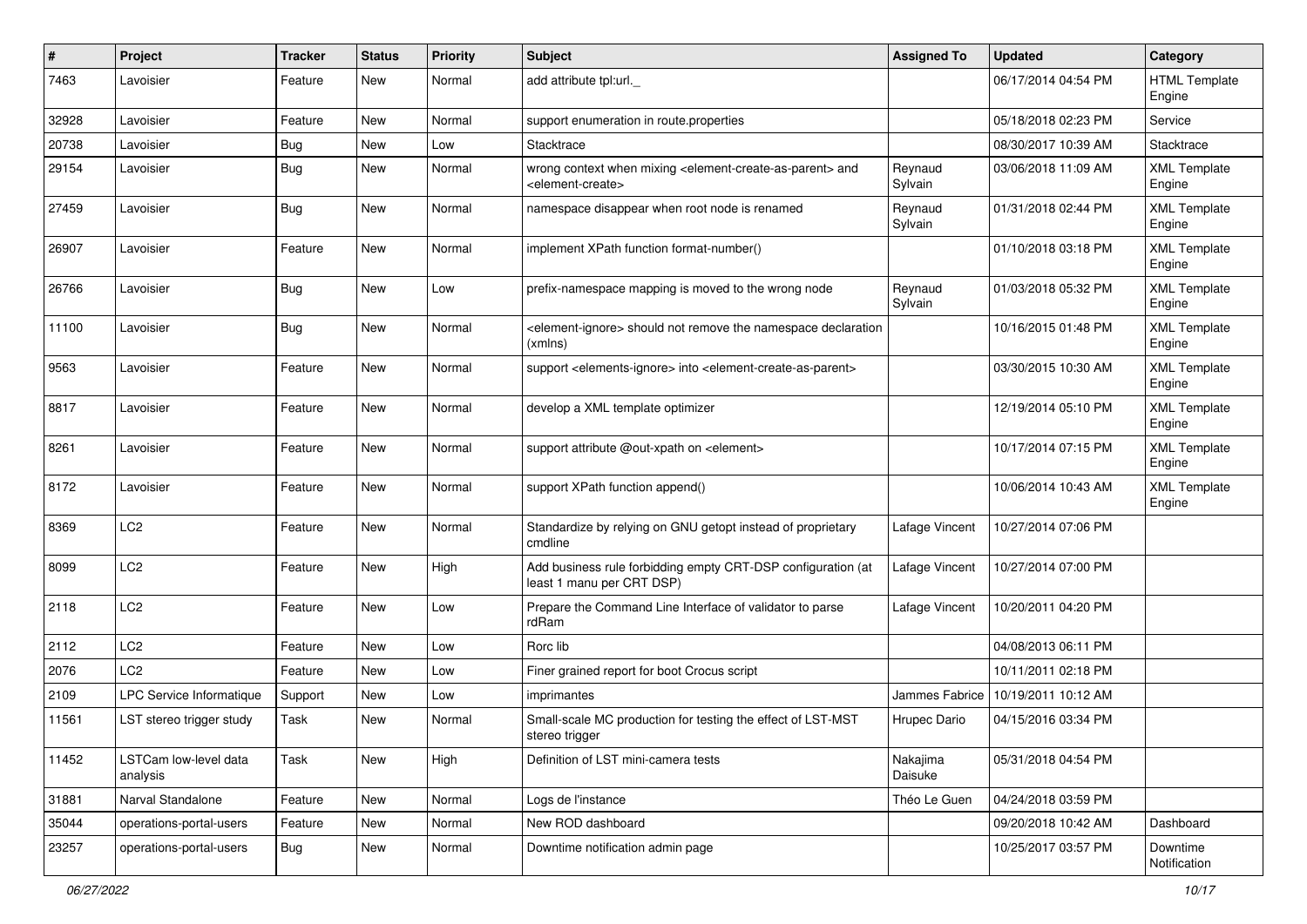| $\vert$ # | Project                 | <b>Tracker</b> | <b>Status</b> | <b>Priority</b> | Subject                                                                   | <b>Assigned To</b>   | <b>Updated</b>      | Category                         |
|-----------|-------------------------|----------------|---------------|-----------------|---------------------------------------------------------------------------|----------------------|---------------------|----------------------------------|
| 35045     | operations-portal-users | Feature        | New           | Normal          | Tasks for the release                                                     |                      | 09/20/2018 10:48 AM | Others                           |
| 597       | Oval                    | Feature        | New           | Normal          | YAML comme langage de configuration ?                                     |                      | 05/11/2010 01:36 PM |                                  |
| 1083      | Oval                    | Bug            | New           | Immediate       | oval log -gui                                                             |                      | 11/16/2010 11:45 AM | <b>Command Line</b><br>Interface |
| 1082      | Oval                    | <b>Bug</b>     | New           | Low             | NO DIFF                                                                   |                      | 11/16/2010 11:44 AM | Command Line<br>Interface        |
| 905       | Oval                    | <b>Bug</b>     | New           | Urgent          | Use of parenthesis in diffline regular expression                         | <b>Chamont David</b> | 09/14/2010 06:17 PM | Diff command                     |
| 33        | Oval                    | Feature        | New           | Normal          | Support for gzipped ref files                                             | <b>Chamont David</b> | 02/16/2009 07:23 PM | Diff command                     |
| 35        | Oval                    | Feature        | New           | Normal          | Give less importance to the build step                                    | <b>Chamont David</b> | 02/16/2009 07:41 PM | Documentation                    |
| 32        | Oval                    | <b>Bug</b>     | <b>New</b>    | Normal          | Write a more detailed configuration doc                                   | <b>Chamont David</b> | 02/16/2009 07:18 PM | Documentation                    |
| 37        | Oval                    | Feature        | New           | Low             | Automatically select the shell flavor                                     | <b>Chamont David</b> | 02/16/2009 07:44 PM | Implementation                   |
| 34        | Oval                    | Feature        | New           | Normal          | Extend input/output control                                               | <b>Chamont David</b> | 02/16/2009 07:27 PM | Implementation                   |
| 26        | Oval                    | Bug            | New           | Low             | Commands options not well propagated, when declared within<br>an OvalFile | <b>Chamont David</b> | 02/16/2009 06:50 PM | Implementation                   |
| 25        | Oval                    | <b>Bug</b>     | <b>New</b>    | Low             | Temporary files after a crash                                             | <b>Chamont David</b> | 02/16/2009 06:46 PM | Implementation                   |
| 22        | Oval                    | Bug            | New           | Low             | Deliver messages when ISA fails                                           | <b>Chamont David</b> | 02/16/2009 06:22 PM | Implementation                   |
| 923       | Oval                    | Feature        | New           | Normal          | oval reset                                                                | <b>Chamont David</b> | 09/20/2010 05:16 PM | Other                            |
| 36        | Oval                    | Feature        | New           | Low             | Extend tasks with begin/end directory commands                            | <b>Chamont David</b> | 02/16/2009 07:42 PM | Other                            |
| 29        | Oval                    | Feature        | New           | Low             | The build tool should handle directories?                                 | <b>Chamont David</b> | 02/16/2009 07:06 PM | Other                            |
| 28        | Oval                    | <b>Bug</b>     | New           | Low             | "oval validate" should remove differences in "oval log"                   | <b>Chamont David</b> | 12/08/2010 09:47 PM | Other                            |
| 21        | Oval                    | Bug            | New           | Normal          | What happens when a subdirectory is reused in several<br>environments?    | <b>Chamont David</b> | 02/16/2009 07:00 PM | OvalFile                         |
| 174       | Oval                    | Feature        | New           | High            | oval run -o                                                               | <b>Chamont David</b> | 10/02/2009 02:47 PM | Run command                      |
| 172       | Oval                    | <b>Bug</b>     | New           | Urgent          | Automatic variables                                                       | <b>Chamont David</b> | 10/02/2009 02:24 PM | Run command                      |
| 31        | Oval                    | Feature        | New           | Normal          | Apply a command to a subdirectory subset?                                 | <b>Chamont David</b> | 02/16/2009 07:14 PM | Run command                      |
| 30        | Oval                    | Feature        | New           | High            | Use environments as targets to the step commands                          | <b>Chamont David</b> | 02/16/2009 07:12 PM | Run command                      |
| 27        | Oval                    | Bug            | New           | Low             | Some commands should not require a current valid directory                | <b>Chamont David</b> | 02/16/2009 06:51 PM | Site Customization<br>& Flavors  |
| 12978     | <b>PEM</b>              | Bug            | New           | Low             | pem-sync pull                                                             |                      | 03/24/2016 05:11 PM |                                  |
| 12976     | PEM                     | Feature        | New           | Low             | pem-sync co pem                                                           |                      | 03/24/2016 05:00 PM |                                  |
| 12975     | PEM                     | Feature        | New           | Normal          | pem-sync co_pem                                                           |                      | 03/24/2016 04:54 PM |                                  |
| 12974     | <b>PEM</b>              | Feature        | New           | Normal          | pem-sync cp_pem                                                           |                      | 03/24/2016 04:52 PM |                                  |
| 12963     | <b>PEM</b>              | Bug            | New           | Normal          | add tool crash                                                            |                      | 03/24/2016 09:10 AM |                                  |
| 12962     | PEM                     | Bug            | New           | Normal          | pem-sync list ???                                                         |                      | 03/24/2016 09:05 AM |                                  |
| 12961     | <b>PEM</b>              | Feature        | New           | Normal          | PEM version                                                               |                      | 03/24/2016 09:03 AM |                                  |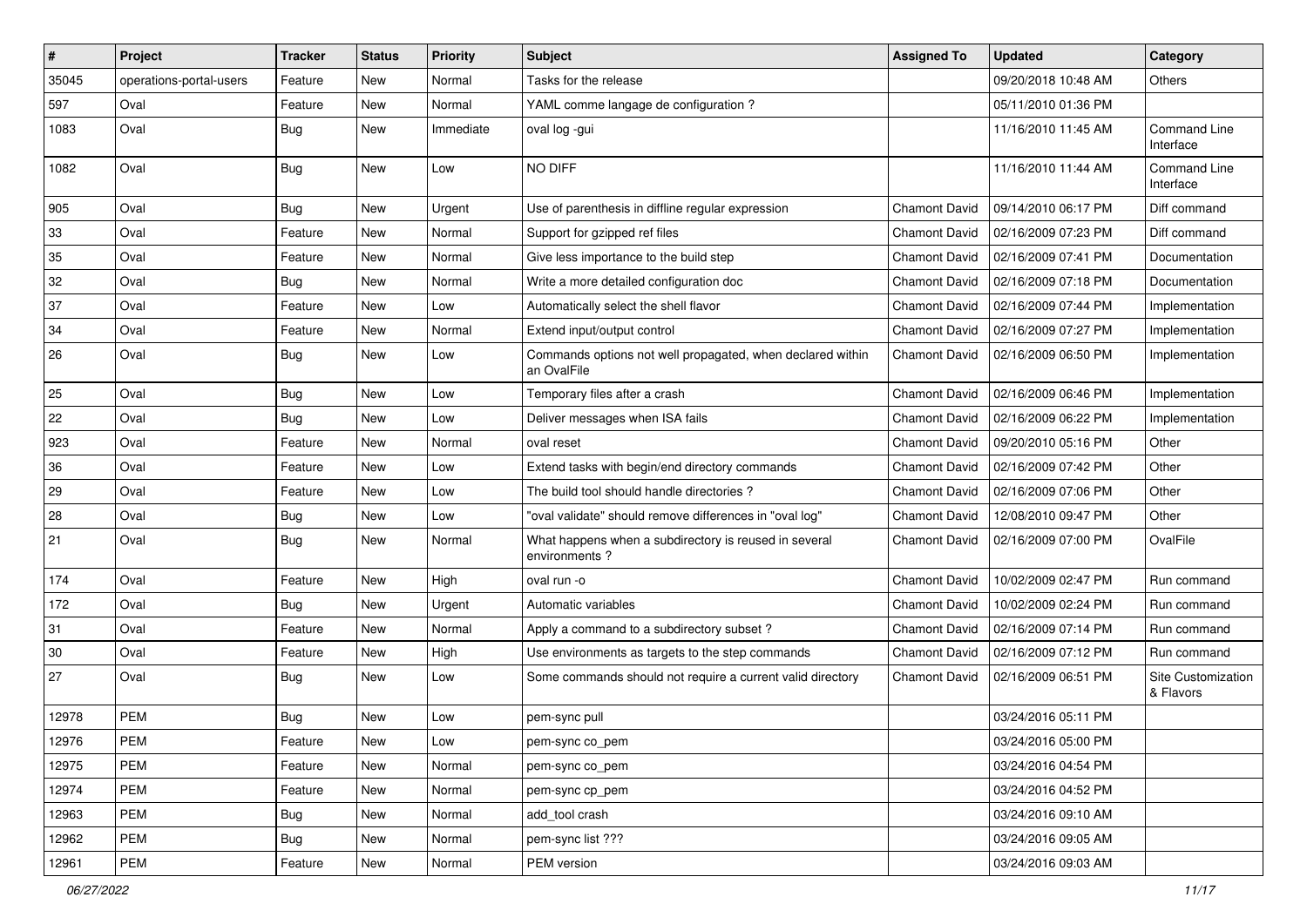| $\vert$ # | <b>Project</b> | <b>Tracker</b> | <b>Status</b> | <b>Priority</b> | <b>Subject</b>                                                                           | <b>Assigned To</b> | <b>Updated</b>      | Category |
|-----------|----------------|----------------|---------------|-----------------|------------------------------------------------------------------------------------------|--------------------|---------------------|----------|
| 10314     | <b>PEM</b>     | Bug            | New           | High            | Environment compliant with CLI                                                           |                    | 07/07/2015 09:57 AM |          |
| 10313     | <b>PEM</b>     | <b>Bug</b>     | New           | Normal          | Error message to change !                                                                |                    | 07/07/2015 09:51 AM |          |
| 10274     | <b>PEM</b>     | Bug            | New           | Normal          | SYSTEM.ASSERTIONS.ASSERT FAILURE                                                         |                    | 07/01/2015 11:12 AM |          |
| 10273     | <b>PEM</b>     | Feature        | New           | Normal          | Easier configuration process                                                             |                    | 07/01/2015 11:11 AM |          |
| 9534      | Pipelet        | Feature        | New           | Normal          | logging of stdout and stderr                                                             |                    | 03/25/2015 02:31 PM |          |
| 8262      | Pipelet        | Feature        | New           | Normal          | LocalRepository: recursive search of segment source script                               |                    | 10/19/2014 05:13 PM |          |
| 3992      | Pipelet        | Feature        | <b>New</b>    | Low             | directory in data with specific color                                                    |                    | 02/20/2013 05:19 PM |          |
| 3954      | Pipelet        | Task           | New           | Low             | Documentation: Environment cheat sheet                                                   |                    | 02/13/2013 11:00 AM |          |
| 2753      | Pipelet        | Bug            | New           | Urgent          | retrieve hook name from source code                                                      |                    | 05/22/2012 02:36 PM |          |
| 1566      | Pipelet        | Bug            | New           | Low             | Bug daemon cherrypy on Macintosh                                                         |                    | 05/10/2011 12:14 PM |          |
| 1437      | Pipelet        | Bug            | New           | Normal          | str parents not updated in time for glob parent                                          |                    | 03/10/2011 05:51 PM |          |
| 1337      | Pipelet        | Task           | New           | Normal          | logged subprocess improvement                                                            |                    | 03/08/2011 09:07 PM |          |
| 1336      | Pipelet        | Task           | New           | Low             | Add comments in multiplex                                                                |                    | 02/24/2011 10:17 AM |          |
| 1178      | Pipelet        | Task           | New           | High            | writing mysql and postgre backends                                                       |                    | 02/13/2013 10:49 AM |          |
| 748       | Pipelet        | Feature        | New           | Low             | Git and CVS repositories                                                                 | Le Jeune<br>Maude  | 03/11/2011 11:41 AM |          |
| 4068      | Pipelet        | <b>Bug</b>     | New           | High            | Tagging works randomly with konqueror                                                    |                    | 03/07/2013 10:39 AM | Web      |
| 49890     | <b>PyROS</b>   | Task           | <b>New</b>    | Normal          | Global Start & Stop (safe)                                                               |                    | 03/16/2022 04:52 PM |          |
| 49889     | <b>PyROS</b>   | Task           | New           | Normal          | Backup                                                                                   |                    | 03/16/2022 04:49 PM |          |
| 49888     | PyROS          | Task           | <b>New</b>    | Normal          | Firewall                                                                                 |                    | 03/16/2022 04:48 PM |          |
| 49887     | <b>PyROS</b>   | Task           | <b>New</b>    | Normal          | Hardware                                                                                 |                    | 03/16/2022 04:47 PM |          |
| 49886     | PyROS          | Task           | <b>New</b>    | Normal          | System watch (Nagios, )                                                                  |                    | 03/16/2022 04:47 PM |          |
| 49885     | PyROS          | Task           | New           | Normal          | <b>Network</b>                                                                           |                    | 03/16/2022 04:46 PM |          |
| 49878     | <b>PyROS</b>   | Task           | <b>New</b>    | Normal          | SF02-SCP integration - Lancement auto de l'agent de gestion du<br>SP lifecycle           |                    | 03/16/2022 10:37 AM |          |
| 49876     | PyROS          | Task           | <b>New</b>    | Normal          | Guitastro integration                                                                    |                    | 03/16/2022 07:28 AM |          |
| 49875     | PyROS          | Task           | <b>New</b>    | Normal          | (classic) Installation Guitastro & dependencies                                          |                    | 03/16/2022 07:27 AM |          |
| 49874     | PyROS          | Task           | <b>New</b>    | Normal          | (docker) Installation Guitastro & dependencies                                           |                    | 03/16/2022 07:26 AM |          |
| 49872     | PyROS          | Task           | New           | Normal          | Restauration de la config par défaut                                                     |                    | 03/15/2022 11:10 PM |          |
| 49871     | PyROS          | Task           | New           | Normal          | Config par défaut (à définir)                                                            |                    | 03/15/2022 11:11 PM |          |
| 49870     | <b>PyROS</b>   | Task           | New           | Normal          | Config générale : logo, pagination, couleurs, options générales,<br>options par feature, |                    | 03/15/2022 11:11 PM |          |
| 49543     | PyROS          | Task           | <b>New</b>    | Normal          | Users View (list & 1)                                                                    |                    | 02/23/2022 06:06 PM |          |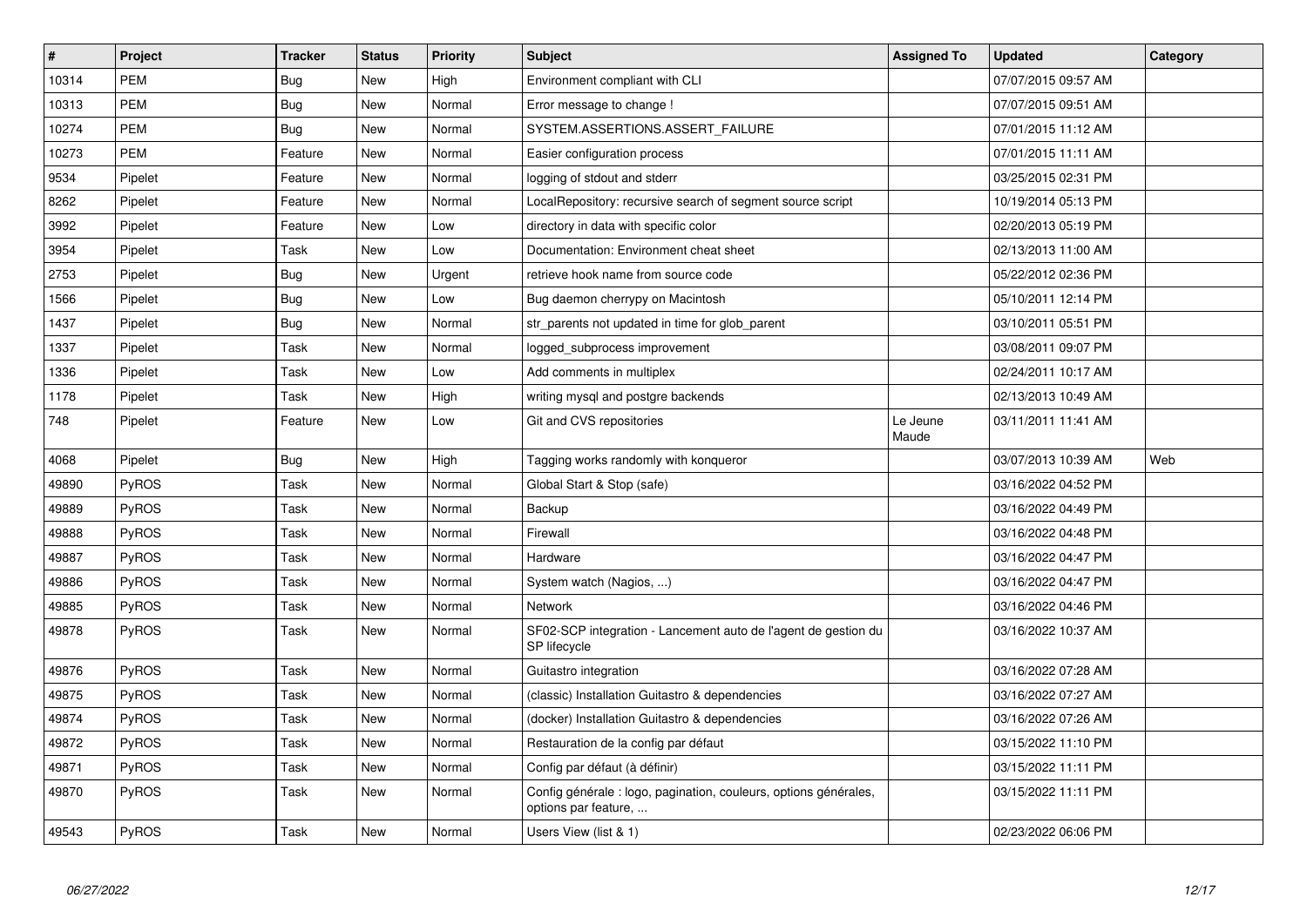| #     | Project      | <b>Tracker</b> | <b>Status</b> | <b>Priority</b> | <b>Subject</b>                                                                                                                           | <b>Assigned To</b>   | <b>Updated</b>      | Category |
|-------|--------------|----------------|---------------|-----------------|------------------------------------------------------------------------------------------------------------------------------------------|----------------------|---------------------|----------|
| 49541 | PyROS        | Task           | New           | Normal          | API REST (scripting du website via script pyros_api.py)                                                                                  | Koralewski<br>Alexis | 03/15/2022 11:26 PM |          |
| 49478 | PyROS        | Task           | New           | Normal          | Test                                                                                                                                     | Koralewski<br>Alexis | 02/22/2022 12:25 PM |          |
| 49253 | PyROS        | Task           | <b>New</b>    | Normal          | READ 1 & list                                                                                                                            |                      | 02/21/2022 03:21 PM |          |
| 49252 | PyROS        | Task           | New           | Normal          | <b>WEB FORM</b>                                                                                                                          |                      | 02/17/2022 01:59 PM |          |
| 49251 | PyROS        | Task           | New           | Normal          | Test                                                                                                                                     | Koralewski<br>Alexis | 02/22/2022 02:59 PM |          |
| 49250 | PyROS        | Task           | New           | Normal          | <b>CREATE/UPDATE Sequence</b>                                                                                                            |                      | 02/23/2022 12:02 PM |          |
| 49247 | PyROS        | Task           | New           | Normal          | State diagram (doc)                                                                                                                      |                      | 02/03/2022 09:34 AM |          |
| 49246 | PyROS        | Task           | New           | Normal          | Sequence Lifecycle (status)                                                                                                              |                      | 02/03/2022 09:34 AM |          |
| 49227 | PyROS        | Task           | New           | Normal          | Corrections cosmétiques (de pixels)                                                                                                      | Klotz Alain          | 02/02/2022 02:19 PM |          |
| 49224 | PyROS        | Task           | New           | Normal          | Choisir le bias, le flat, et le dark (en fn des metadata)                                                                                | Klotz Alain          | 02/02/2022 02:19 PM |          |
| 49217 | PyROS        | Task           | New           | Normal          | 5 - (L2) Critères de qualité d'image (+ json QUAL)                                                                                       | Klotz Alain          | 02/02/2022 02:37 PM |          |
| 49216 | PyROS        | Task           | New           | Normal          | 4 - (L1c) - Combinaison d'images                                                                                                         | Klotz Alain          | 02/02/2022 02:36 PM |          |
| 49210 | PyROS        | Task           | New           | Normal          | <b>CONFIGURATION GENERALE</b>                                                                                                            |                      | 03/15/2022 11:11 PM |          |
| 49162 | PyROS        | Task           | New           | Normal          | Check sequence validity                                                                                                                  | Klotz Alain          | 02/03/2022 10:23 AM |          |
| 49157 | PyROS        | Task           | <b>New</b>    | Normal          | Super Super Agent qui surveille l'ensemble des super agents sur<br>chaque noeud (?)                                                      |                      | 01/31/2022 12:12 PM |          |
| 49156 | PyROS        | Task           | New           | Normal          | Super Agent qui démarre et stoppe les autres agents, et<br>surveille leur bonne santé (les relance si besoin) => sur chaque<br>noeud (?) |                      | 01/31/2022 12:12 PM |          |
| 49155 | PyROS        | Task           | New           | Normal          | Architecture décentralisée en plusieurs noeuds (communication<br>via BD)                                                                 |                      | 01/31/2022 12:09 PM |          |
| 49152 | PyROS        | Task           | New           | Normal          | RUN/EXEC - Start & Stop software (et Agents)                                                                                             |                      | 05/24/2022 02:55 PM |          |
| 49151 | PyROS        | Task           | <b>New</b>    | Normal          | Script central (pyros.py)                                                                                                                |                      | 01/31/2022 11:36 AM |          |
| 49149 | PyROS        | Task           | New           | High            | SCRIPT RUN (PYROS/pyros.py) (uniquement pour la partie<br>execution)                                                                     |                      | 05/24/2022 02:55 PM |          |
| 49137 | PyROS        | Task           | New           | Normal          | Integration Guitastro lib                                                                                                                | Klotz Alain          | 02/02/2022 03:27 PM |          |
| 49136 | PyROS        | Task           | New           | Normal          | GF04-SECU - Logging integration                                                                                                          |                      | 01/29/2022 12:54 AM |          |
| 49135 | PyROS        | Task           | New           | Normal          | SF15-SST integration                                                                                                                     |                      | 01/29/2022 12:48 AM |          |
| 49134 | <b>PyROS</b> | Task           | New           | Normal          | SF14-OBC integration                                                                                                                     |                      | 01/29/2022 12:52 AM |          |
| 49133 | PyROS        | Task           | New           | Normal          | SF13-IAF integration                                                                                                                     |                      | 01/29/2022 12:47 AM |          |
| 49132 | PyROS        | Task           | New           | Normal          | SF12-IAN integration                                                                                                                     |                      | 01/29/2022 12:48 AM |          |
| 49131 | PyROS        | Task           | New           | Normal          | SF11-IPC integration                                                                                                                     |                      | 01/29/2022 12:46 AM |          |
| 49130 | PyROS        | Task           | New           | Normal          | SF10-CAL integration                                                                                                                     |                      | 01/29/2022 12:46 AM |          |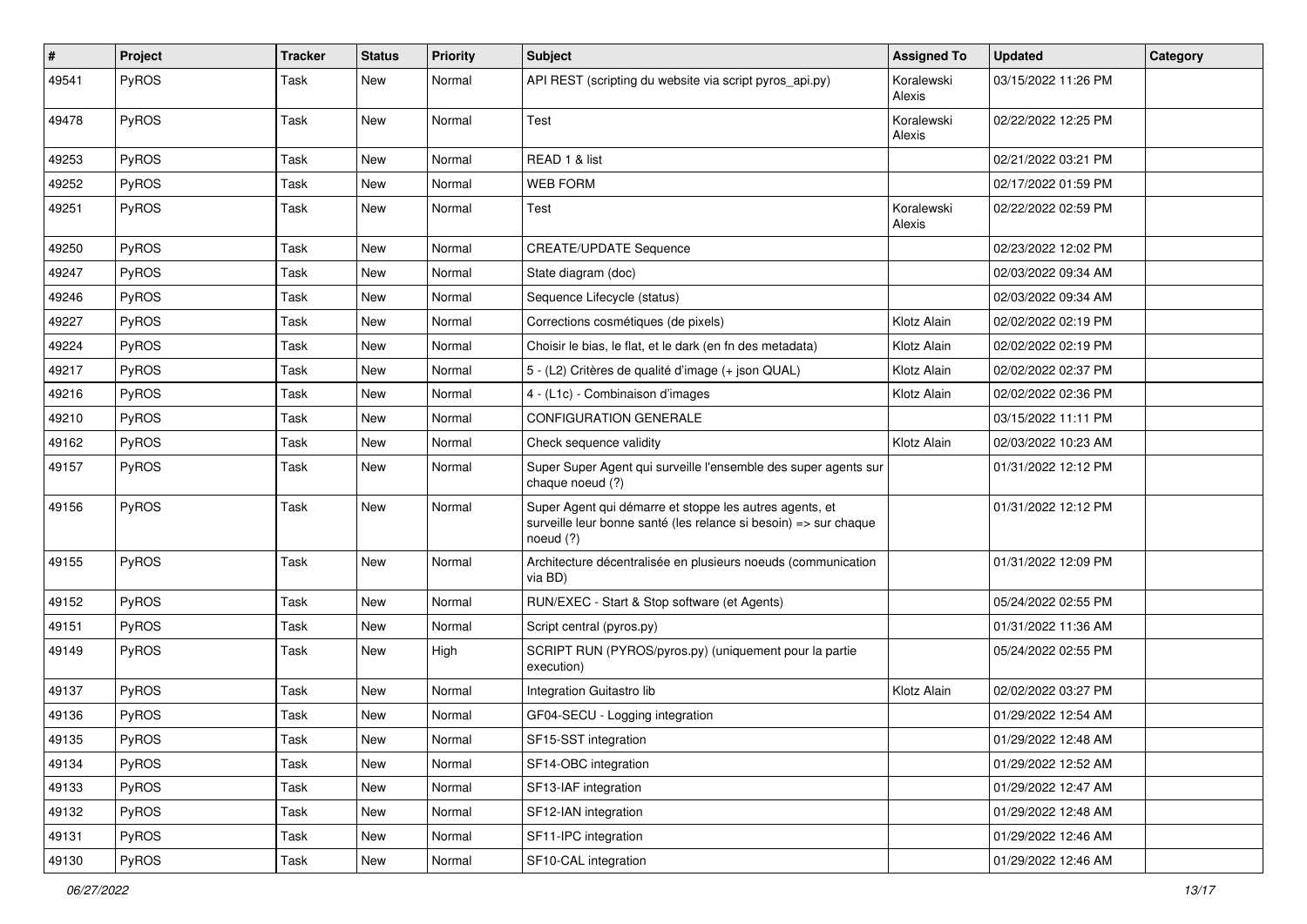| $\vert$ # | Project      | <b>Tracker</b> | <b>Status</b> | <b>Priority</b> | Subject                                                                                          | <b>Assigned To</b> | <b>Updated</b>      | Category |
|-----------|--------------|----------------|---------------|-----------------|--------------------------------------------------------------------------------------------------|--------------------|---------------------|----------|
| 49129     | PyROS        | Task           | New           | Normal          | SF09-CMC integration                                                                             |                    | 01/29/2022 12:46 AM |          |
| 49128     | <b>PyROS</b> | Task           | <b>New</b>    | Normal          | SF08-EXE integration                                                                             |                    | 01/29/2022 12:45 AM |          |
| 49127     | PyROS        | Task           | <b>New</b>    | Normal          | SF07-PLN integration                                                                             |                    | 01/29/2022 12:45 AM |          |
| 49126     | PyROS        | Task           | New           | Normal          | SF06-ALR integration                                                                             |                    | 01/29/2022 12:45 AM |          |
| 49125     | PyROS        | Task           | <b>New</b>    | Normal          | SF05-SEQ integration                                                                             |                    | 03/15/2022 11:03 PM |          |
| 49124     | PyROS        | Task           | <b>New</b>    | Normal          | SF04-SPV integration                                                                             |                    | 01/29/2022 12:44 AM |          |
| 49123     | PyROS        | Task           | <b>New</b>    | Normal          | SF03-ENV integration                                                                             |                    | 01/29/2022 12:50 AM |          |
| 49122     | PyROS        | Task           | New           | Normal          | SF02-SCP integration                                                                             |                    | 01/29/2022 12:50 AM |          |
| 49121     | <b>PyROS</b> | Task           | New           | Normal          | SF01-USR integration                                                                             |                    | 01/29/2022 12:50 AM |          |
| 49120     | PyROS        | Task           | <b>New</b>    | Normal          | General Design (structure, design, responsive, CSS)                                              |                    | 01/29/2022 12:50 AM |          |
| 48307     | PyROS        | Task           | New           | Normal          | Send, Receive, and Process Commands (Agent <= > Agent)                                           |                    | 12/14/2021 02:57 PM |          |
| 48290     | PyROS        | Task           | <b>New</b>    | Normal          | Auto mode                                                                                        |                    | 12/14/2021 12:35 PM |          |
| 48289     | PyROS        | Task           | New           | Normal          | Entity (AgentDevice class)                                                                       |                    | 12/14/2021 12:32 PM |          |
| 48288     | PyROS        | Task           | New           | Normal          | Entity (DeviceController class)                                                                  |                    | 12/14/2021 12:31 PM |          |
| 48287     | PyROS        | Task           | <b>New</b>    | Normal          | cRuD (only Read & Delete) - View (& Kill) currently running<br>Agents                            |                    | 12/14/2021 12:26 PM |          |
| 48286     | PyROS        | Task           | New           | Normal          | Lancement auto et gestion des éventuels AgentDevices<br>associés                                 |                    | 12/14/2021 12:22 PM |          |
| 48285     | PyROS        | Task           | <b>New</b>    | Normal          | Lancement auto et gestion du DeviceController associé                                            |                    | 12/14/2021 12:22 PM |          |
| 48284     | PyROS        | Task           | New           | Normal          | Lancement auto et gestion des Components associés (qui sont<br>aussi des DeviceController)       |                    | 12/14/2021 12:20 PM |          |
| 48280     | PyROS        | Task           | <b>New</b>    | Normal          | Agent dérivé de l'Agent général (ex: AgentA, AgentB, AgentC,<br>ou AgentM pour le envmonitoring) |                    | 12/14/2021 03:00 PM |          |
| 48279     | PyROS        | Task           | New           | Normal          | General LOGGING (fichiers texte, écran en mode debug)                                            |                    | 03/16/2022 04:45 PM |          |
| 48278     | PyROS        | Task           | New           | High            | AGENT général (dont dépendent tous les agents et<br>AgentDevices)                                |                    | 01/29/2022 01:05 AM |          |
| 48276     | PyROS        | Task           | New           | Normal          | Scripts d'installation docker                                                                    |                    | 12/14/2021 11:44 AM |          |
| 48275     | PyROS        | Task           | New           | Normal          | version PROD TNC Nouvelle Calédonie - instance docker de<br>production sur site final            |                    | 12/14/2021 11:42 AM |          |
| 48274     | <b>PyROS</b> | Task           | New           | Normal          | version TEST TNC France - instance docker de test en France                                      |                    | 12/14/2021 11:42 AM |          |
| 48273     | PyROS        | Task           | New           | Normal          | version DEV guitalens - instance docker sur serveur guitalens                                    |                    | 12/14/2021 11:46 AM |          |
| 48271     | PyROS        | Task           | New           | High            | CLASSIC installation (with venv)                                                                 |                    | 03/16/2022 07:27 AM |          |
| 48270     | PyROS        | Task           | New           | Normal          | SCRIPT INSTALL/UPDATE (PYROS/pyros.py) (uniquement<br>pour la partie install & update)           |                    | 02/23/2022 05:57 PM |          |
| 47447     | PyROS        | Task           | New           | Normal          | (F05) ACTIONS (CRUD), VIEWS, and AUTHORIZATIONS                                                  |                    | 02/23/2022 10:45 AM |          |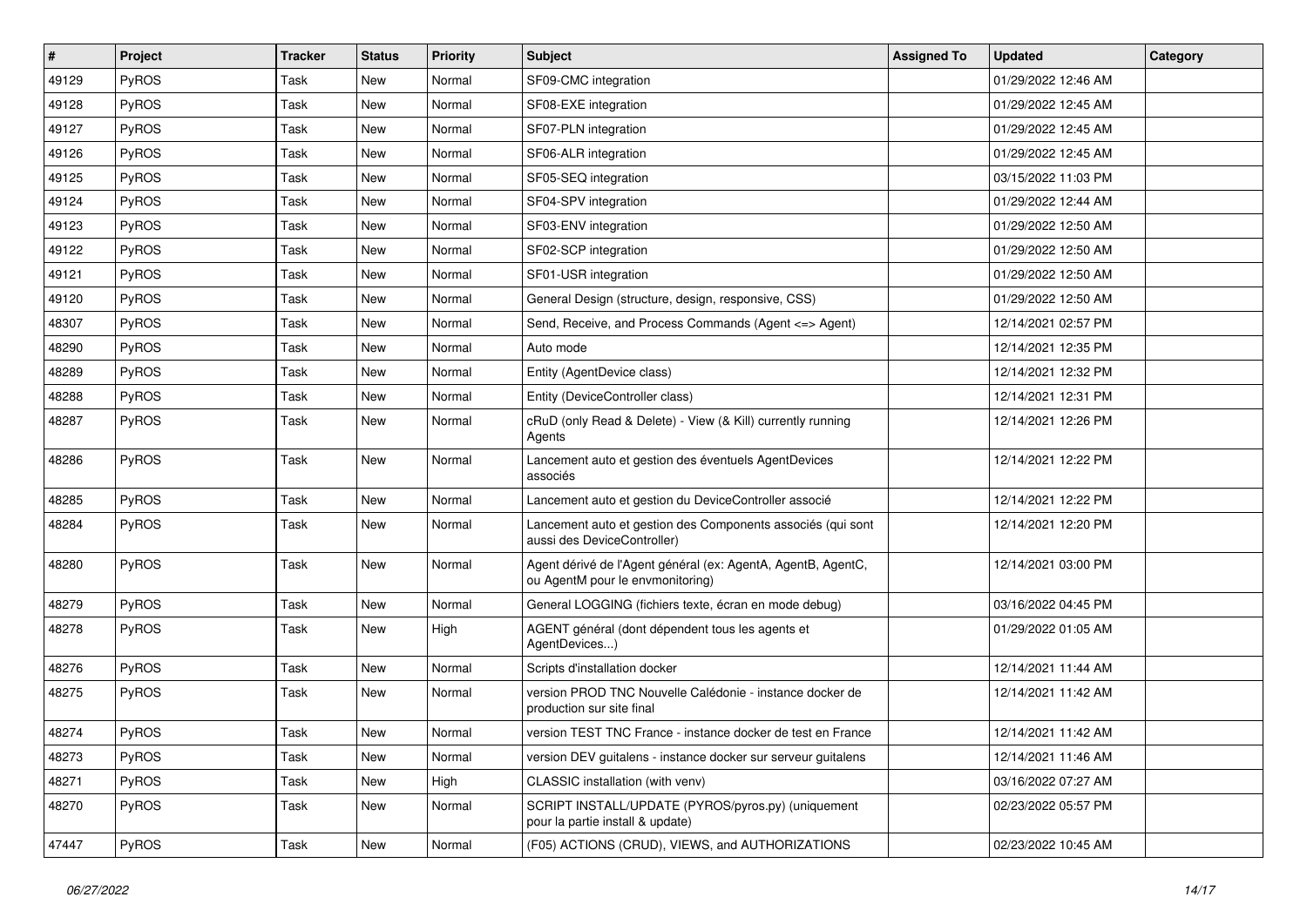| #     | Project      | <b>Tracker</b> | <b>Status</b> | <b>Priority</b> | <b>Subject</b>                                                                                     | <b>Assigned To</b> | <b>Updated</b>      | Category |
|-------|--------------|----------------|---------------|-----------------|----------------------------------------------------------------------------------------------------|--------------------|---------------------|----------|
| 47446 | PyROS        | Task           | New           | Normal          | <b>DOSSIER SSI</b>                                                                                 |                    | 10/11/2021 11:32 AM |          |
| 47445 | PyROS        | Task           | New           | Normal          | CAHIER DE RECETTE (NC)                                                                             |                    | 10/11/2021 11:31 AM |          |
| 47444 | PyROS        | Task           | New           | Normal          | MANUELS UTILISATION, INSTALLATION, ET MAINTENANCE                                                  |                    | 10/11/2021 11:31 AM |          |
| 47443 | PyROS        | Task           | New           | Normal          | RAPPORT DES TESTS & VALIDATIONS (application du plan<br>de test)                                   |                    | 10/11/2021 11:31 AM |          |
| 47442 | PyROS        | Task           | <b>New</b>    | Normal          | PLAN DE TESTS ET DE VALIDATIONS                                                                    |                    | 10/11/2021 11:33 AM |          |
| 47441 | PyROS        | Task           | <b>New</b>    | Normal          | DOSSIER DE DÉFINITION                                                                              |                    | 10/11/2021 11:32 AM |          |
| 47440 | PyROS        | Task           | New           | Normal          | <b>LIVRABLES</b>                                                                                   |                    | 10/11/2021 11:29 AM |          |
| 47439 | PyROS        | Task           | New           | Normal          | PA et PK CNES                                                                                      |                    | 01/31/2022 11:29 AM |          |
| 47438 | PyROS        | Task           | <b>New</b>    | Normal          | PK5 (2023-06) - Doc LIVRABLES (et Présentations)                                                   |                    | 10/11/2021 11:26 AM |          |
| 47437 | PyROS        | Task           | <b>New</b>    | Normal          | PA4.1 (2023-05) - Présentations et Rapport Avancement                                              |                    | 10/11/2021 11:25 AM |          |
| 47436 | PyROS        | Task           | <b>New</b>    | Normal          | PK4 (2023-02) - Doc LIVRABLES (et Présentations)                                                   |                    | 10/11/2021 11:23 AM |          |
| 47435 | PyROS        | Task           | New           | Normal          | PA3.2 (2023-02) - Présentations et Rapport Avancement                                              |                    | 10/11/2021 11:22 AM |          |
| 47433 | PyROS        | Task           | New           | Normal          | PA3.1 (2023-01) - Présentations et Rapport Avancement                                              |                    | 10/11/2021 11:22 AM |          |
| 47432 | PyROS        | Task           | <b>New</b>    | Normal          | PK3 (2023-01) - Doc LIVRABLES (et Présentations)                                                   |                    | 10/11/2021 11:20 AM |          |
| 47431 | PyROS        | Task           | New           | Normal          | PA2.2 (2022-10) - Présentations et Rapport Avancement                                              |                    | 10/11/2021 11:19 AM |          |
| 47430 | PyROS        | Task           | New           | Normal          | PA2.1 (2022-08) - Présentations et Rapport Avancement                                              |                    | 10/11/2021 11:18 AM |          |
| 47428 | PyROS        | Task           | New           | Normal          | PK2 (2022-06) - Présentations + RA + Doc LIVRABLES                                                 |                    | 01/31/2022 11:34 AM |          |
| 47419 | PyROS        | Task           | New           | Normal          | F16 FUNCTIONAL Tests                                                                               |                    | 10/11/2021 10:11 AM |          |
| 47418 | PyROS        | Task           | <b>New</b>    | Normal          | F15 FUNCTIONAL Tests                                                                               |                    | 10/11/2021 10:11 AM |          |
| 47416 | <b>PyROS</b> | Task           | <b>New</b>    | Normal          | F13 FUNCTIONAL Tests                                                                               |                    | 10/11/2021 10:11 AM |          |
| 47415 | PyROS        | Task           | New           | Normal          | F12 FUNCTIONAL Tests                                                                               |                    | 10/11/2021 10:11 AM |          |
| 47414 | PyROS        | Task           | <b>New</b>    | Normal          | F11 FUNCTIONAL Tests                                                                               |                    | 10/11/2021 10:10 AM |          |
| 47413 | PyROS        | Task           | <b>New</b>    | Normal          | F10 FUNCTIONAL Tests                                                                               |                    | 10/11/2021 10:10 AM |          |
| 47411 | PyROS        | Task           | New           | Normal          | F08 FUNCTIONAL Tests                                                                               |                    | 10/11/2021 10:10 AM |          |
| 47410 | PyROS        | Task           | New           | Normal          | F07 FUNCTIONAL Tests                                                                               |                    | 10/11/2021 10:10 AM |          |
| 47409 | PyROS        | Task           | New           | Normal          | F06 FUNCTIONAL Tests                                                                               |                    | 10/11/2021 10:10 AM |          |
| 47403 | PyROS        | Task           | <b>New</b>    | Normal          | HIGH LEVEL FUNCTION TESTS - Transversal functionalities<br><b>TESTs involving several features</b> |                    | 10/11/2021 10:08 AM |          |
| 47402 | PyROS        | Task           | New           | Normal          | INTEGRATION TESTS - FEATURES integration tests with each<br>other                                  |                    | 10/11/2021 10:07 AM |          |
| 47401 | PyROS        | Task           | New           | Normal          | FUNCTIONAL TESTS - Each FEATURE functional tests                                                   |                    | 10/11/2021 11:42 AM |          |
| 47393 | PyROS        | Task           | <b>New</b>    | Normal          | Device Config file (cf F14)                                                                        |                    | 12/14/2021 12:33 PM |          |
| 47392 | PyROS        | Task           | New           | Normal          | Device Commands Grammar (Generic & Native)                                                         |                    | 12/14/2021 12:32 PM |          |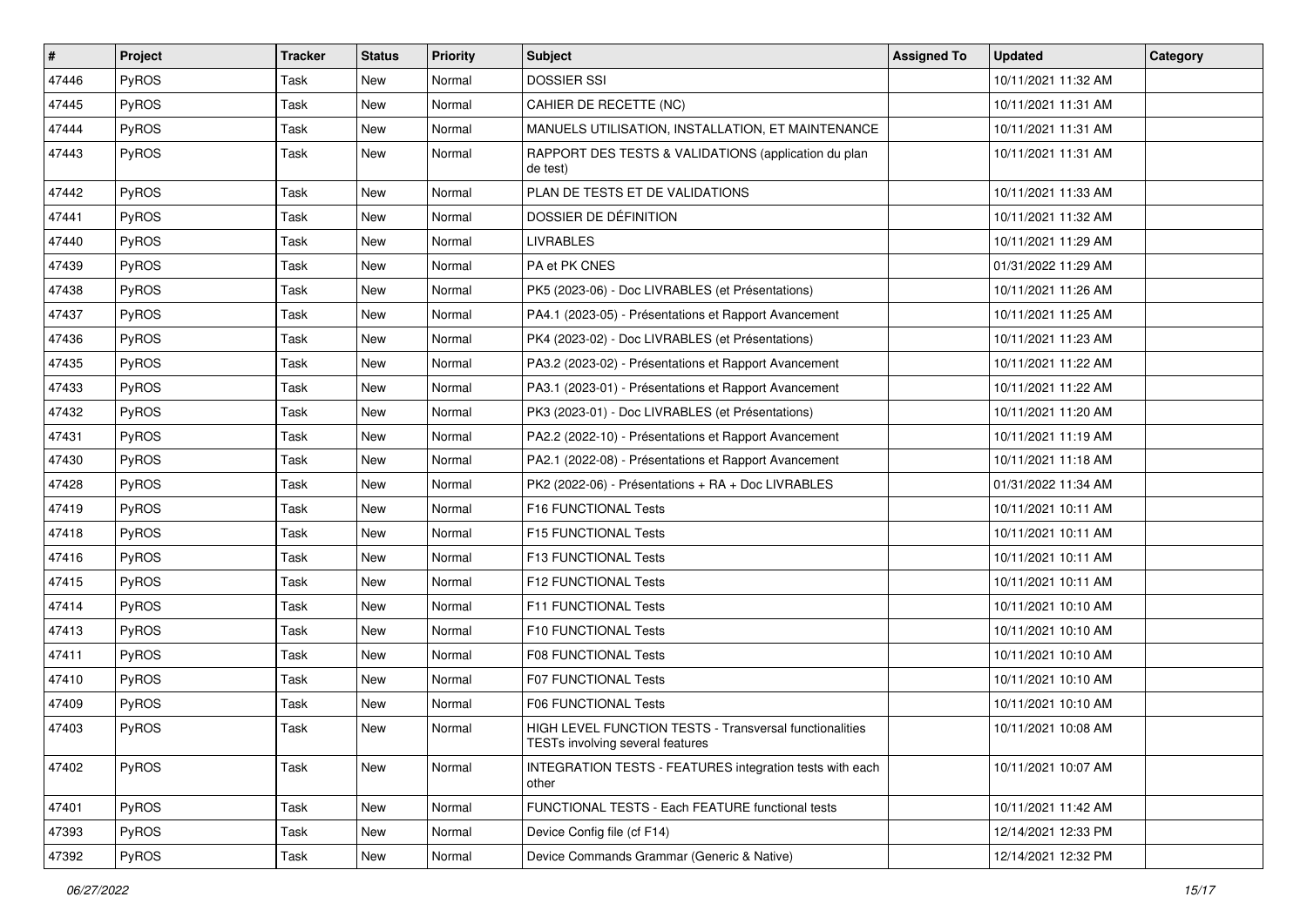| #     | Project      | <b>Tracker</b> | <b>Status</b> | <b>Priority</b> | <b>Subject</b>                                              | <b>Assigned To</b>     | <b>Updated</b>      | Category |
|-------|--------------|----------------|---------------|-----------------|-------------------------------------------------------------|------------------------|---------------------|----------|
| 47391 | PyROS        | Task           | New           | Normal          | Device Simulator (DeviceSimulator)                          |                        | 12/14/2021 12:32 PM |          |
| 47390 | PyROS        | Task           | New           | Normal          | Device Agent (AgentDevice) (de type Agent)                  |                        | 12/14/2021 12:32 PM |          |
| 47389 | <b>PyROS</b> | Task           | New           | Normal          | Device Controller (DeviceController)                        |                        | 12/14/2021 12:29 PM |          |
| 47388 | PyROS        | Task           | New           | High            | (F14) ENTITIES - definition & implementation - CONFIG FILES |                        | 01/29/2022 01:25 AM |          |
| 47387 | PyROS        | Task           | New           | Normal          | (F14) CRUD config                                           |                        | 01/29/2022 01:24 AM |          |
| 47386 | <b>PyROS</b> | Task           | New           | Normal          | (F03) Initial data (fixture)                                |                        | 12/15/2021 07:32 AM |          |
| 47375 | PyROS        | Task           | New           | Normal          | Association quota SP                                        |                        | 10/11/2021 10:37 AM |          |
| 46790 | <b>PyROS</b> | Task           | New           | Normal          | F16 - EXIGENCES satisfaites (+ tests mis à jour)            |                        | 09/14/2021 02:47 PM |          |
| 46789 | PyROS        | Task           | New           | Normal          | F15 - EXIGENCES satisfaites (+ tests mis à jour)            |                        | 09/14/2021 02:47 PM |          |
| 46788 | PyROS        | Task           | New           | Normal          | (F14) EXIGENCES satisfaites (+ tests mis à jour)            |                        | 01/29/2022 01:24 AM |          |
| 46787 | <b>PyROS</b> | Task           | New           | Normal          | (F09) REQUIREMENTS validated (+ tests udpated)              |                        | 12/14/2021 12:18 PM |          |
| 46786 | PyROS        | Task           | New           | Normal          | F08 - EXIGENCES satisfaites (+ tests mis à jour)            |                        | 09/14/2021 02:45 PM |          |
| 46785 | PyROS        | Task           | New           | Normal          | F07 - EXIGENCES satisfaites (+ tests mis à jour)            |                        | 09/14/2021 02:44 PM |          |
| 46783 | PyROS        | Task           | New           | Normal          | F04 - EXIGENCES satisfaites (+ tests mis à jour)            |                        | 09/14/2021 02:43 PM |          |
| 46782 | PyROS        | Task           | New           | Normal          | F03 - EXIGENCES satisfaites (+ tests mis à jour)            |                        | 09/14/2021 02:43 PM |          |
| 46781 | <b>PyROS</b> | Task           | New           | Normal          | (F02) EXIGENCES satisfaites (+ tests mis à jour)            |                        | 01/29/2022 01:27 AM |          |
| 46780 | PyROS        | Task           | New           | Normal          | (F01) EXIGENCES satisfaites (+ tests mis à jour)            |                        | 10/08/2021 06:01 PM |          |
| 45818 | <b>PyROS</b> | Task           | New           | Normal          | (F14) TESTS to validate this feature                        |                        | 08/09/2021 10:43 AM |          |
| 45816 | PyROS        | Task           | New           | Normal          | <b>SP Delete</b>                                            |                        | 10/28/2021 08:35 AM |          |
| 45815 | PyROS        | Task           | New           | Normal          | test_SCP_manage_quota                                       |                        | 09/22/2021 04:47 PM |          |
| 45811 | <b>PyROS</b> | Task           | New           | Normal          | SP update                                                   |                        | 11/03/2021 09:16 AM |          |
| 45810 | PyROS        | Task           | New           | Normal          | SP Read (view list and view 1)                              |                        | 10/27/2021 02:47 PM |          |
| 45809 | PyROS        | Task           | New           | Normal          | <b>SP Create</b>                                            |                        | 10/27/2021 08:42 AM |          |
| 45799 | <b>PyROS</b> | Task           | New           | Normal          | Execute TESTS on commit/push (new script PUSH)              | <b>Pallier Etienne</b> | 07/19/2021 08:54 AM |          |
| 45791 | PyROS        | Task           | New           | Normal          | PA1.1 (2022-03) - Présentations et Rapport Avancement       |                        | 10/11/2021 11:14 AM |          |
| 45790 | PyROS        | Task           | New           | Normal          | PK1 (2022-01) - Présentations + RA + Doc LIVRABLES          |                        | 01/31/2022 11:33 AM |          |
| 45776 | PyROS        | Task           | New           | Normal          | <b>Test User Delete</b>                                     |                        | 08/13/2021 01:46 PM |          |
| 45772 | PyROS        | Task           | New           | Normal          | Test User Read (view list and view 1)                       |                        | 08/13/2021 01:51 PM |          |
| 45766 | PyROS        | Task           | New           | Normal          | <b>Test User Update</b>                                     |                        | 08/13/2021 01:53 PM |          |
| 45762 | PyROS        | Task           | New           | Normal          | <b>Test User Connexion</b>                                  |                        | 08/13/2021 01:55 PM |          |
| 45761 | <b>PyROS</b> | Task           | New           | Normal          | Test User Create (registration)                             |                        | 08/13/2021 01:54 PM |          |
| 45756 | PyROS        | Task           | New           | Normal          | QUOTA & PRIO - Gestion du quota et de la priorité           |                        | 10/11/2021 10:35 AM |          |
| 45748 | PyROS        | Task           | New           | Normal          | Définir Accesseurs (getX())                                 |                        | 01/29/2022 01:21 AM |          |